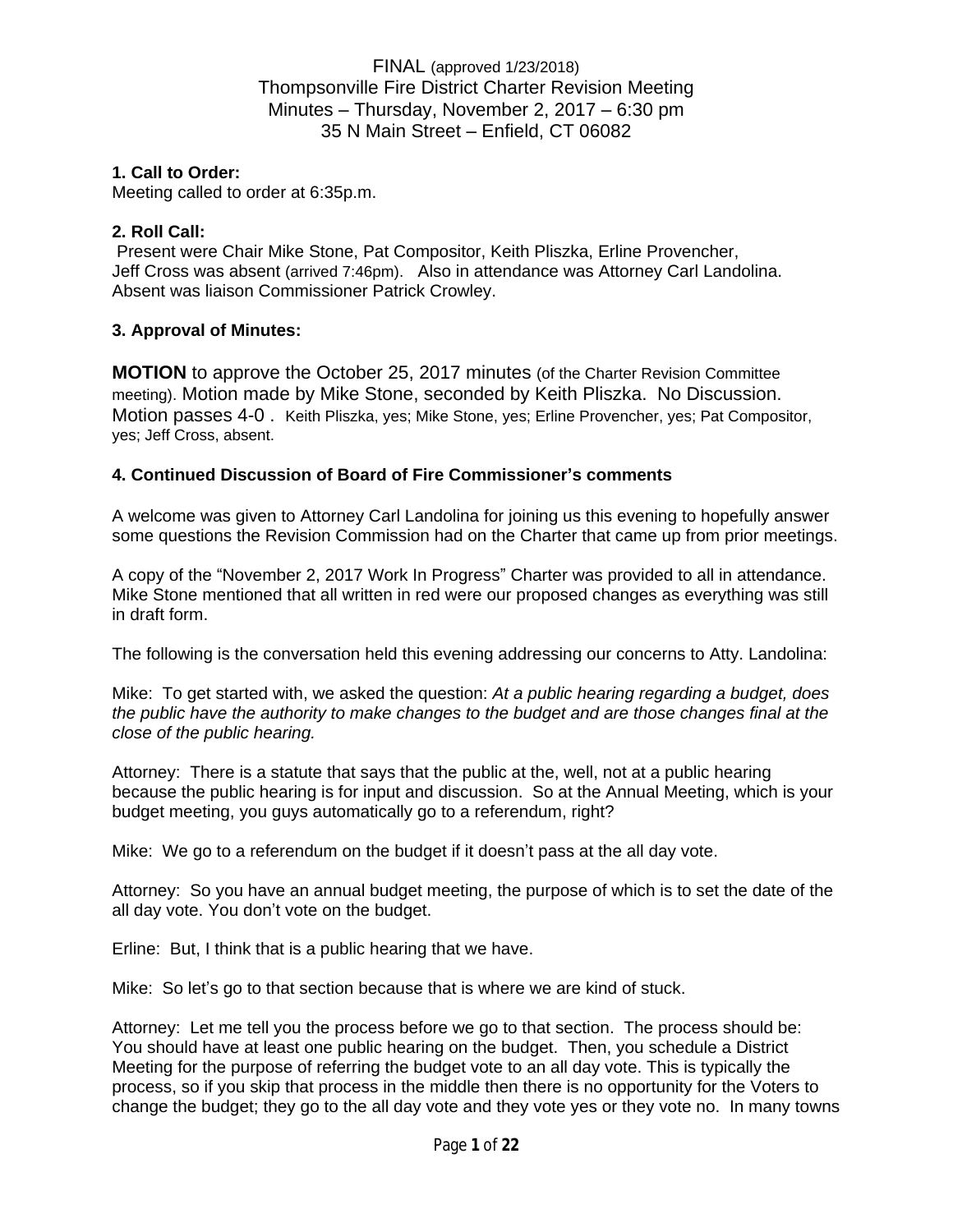where the legislative body is a district meeting or a town meeting, they will have a public hearing on week one and on week two they will have an annual budget meeting which they will use to either refer the matter to a referendum, which is by day vote and at which time the Voters have the opportunity to change the budget.

Mike: Which I believe is in (e) right now *(under Section 9.2 Budget).*

Attorney: So the public hearing process is just you receive input, not to take any action.

Mike: So you would need to schedule a second meeting right after that.

Attorney: Which would be a District Meeting, the purpose of which would be to set the date of the budget vote. When is the annual vote?

Mike: The annual vote is always the first week in May. See Section 5.1.

Attorney: Okay. So what you don't have since the day of the referendum on the budget, which is the all day voting, is required you don't have a budget meeting that is not a public hearing. You have an informational meeting, then a public hearing and then the budget vote at all day voting. So in between the public hearing and the budget vote day, the first Wednesday of May, there is nothing in between them, which in fine, but the only opportunity to change the budget would be at that meeting in between which would be a District Meeting not a public hearing.

Mike: Or a Special District Meeting. So we need to add that in here.

Attorney: Yes, if you want people to have that opportunity.

Mike: If you are asking for peoples input into the budget you need to give them an opportunity.

Attorney: Well the question is, do you want their input so that the Board can decide how to handle it or do you want their input so that the Voters can decide what is the budget is presented to the Voters.

Mike: That is the question, right

Attorney: That is a policy; you are not required to have it. When you decided to go to all-day voting you took away the opportunity for people to say I want to make a motion from the floor to take line item 901 that says \$50,000 and reduce that to \$40,000. The Statute allows that to happen. What the Statue allows and what you are required to do are two different things. Keep in mind that the Statue provides that you can lower a specific line item, you can't increase it and you can't create a new line item.

Erline: Can we say (c) Three (3) weeks prior to the Annual Meeting the Board must hold a District Meeting to receive public input on the proposed, instead of a public hearing?

Attorney: You can say that. So you can have a public hearing and a District Meeting the same night. You are still required to hold a public hearing. Informational meetings are not public hearings.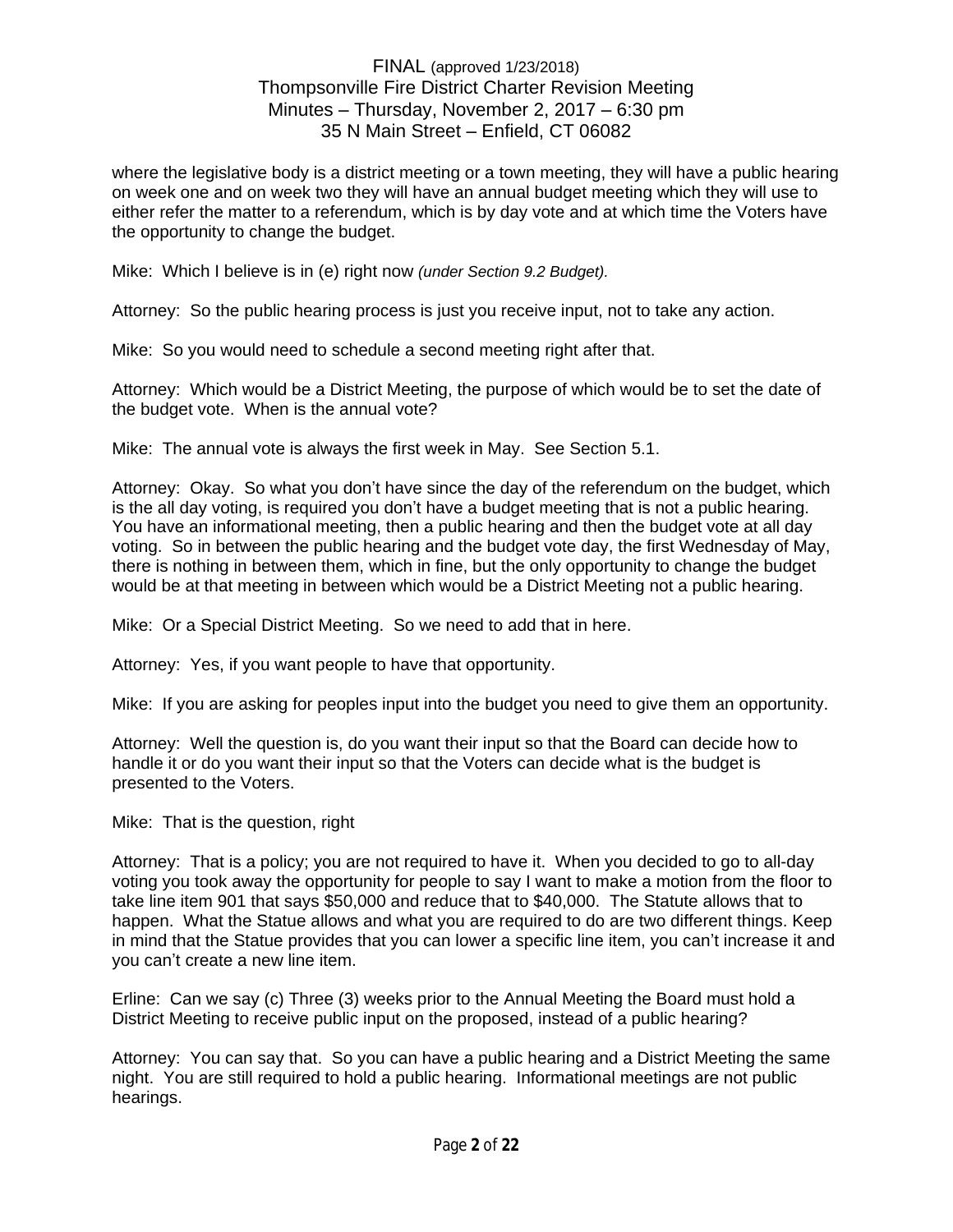Erline: So we can say three weeks prior to the Annual Meeting we can hold a public hearing to receive input on the proposed budget and add, followed by a District Meeting

Attorney: And the purpose of a District Meeting would be to set the date of the budget referendum, which would always be that first Wednesday of May, and take any other action appropriate at a District Meeting. So that would allow folks from the floor modify the budget. That would be their opportunity to do that if you want them to have that opportunity.

Mike: I think I know for a fact that we would like to have them have that opportunity. After the Board has presented the budget for a vote and it has been voted down, in case they don't take appropriate action to make adjustments we can assist them with getting it done but I don't know if we want to prior to.

Attorney: Once you have (e) if the Voters fail to approve the budget, the Board must hold a Special Meeting within two weeks after their Annual Meeting to present another budget for a new vote. They would have that opportunity automatically at that time. Someone could make a motion from the floor at that second meeting or that (e) meeting and say the reason why we didn't vote for the budget last time is because we sat at the public hearing and screamed at you that we wanted to reduce 901 to \$40,000 and you ignored us, that is why we voted it down and we see you are trying to ignore us again so we are going to make a Motion to amend the budget as follows and they would ask for a reduction in one of the line items and if that was passed then the budget they would vote on 10 minutes later would be the budget as amended from the floor.

Erline: I think we covered this in (e)

Attorney: Yes, it is automatically in (e)

Mike: I would like to outline their rights that they have because this is their only interaction. In the old thing it says the Board has the authority to increase or decrease individual line items or expenditures but they don't.

Attorney: The Board can increase.

Mike: Oh, the Board can increase, okay.

Attorney: At those public informational meetings someone might say you are not spending enough on this you need more money.

Mike: I would like to see that spelled out; I thought we tried to spell that out before.

Attorney: So you want to put that in there that they have the right to do that.

Pat: Yea, I don't like that at all.

Mike: Well, I go to a meeting and the Board doesn't know that then it turns into an argument at that meeting regarding if we are allowed to do that or not. If we have that right to do it and the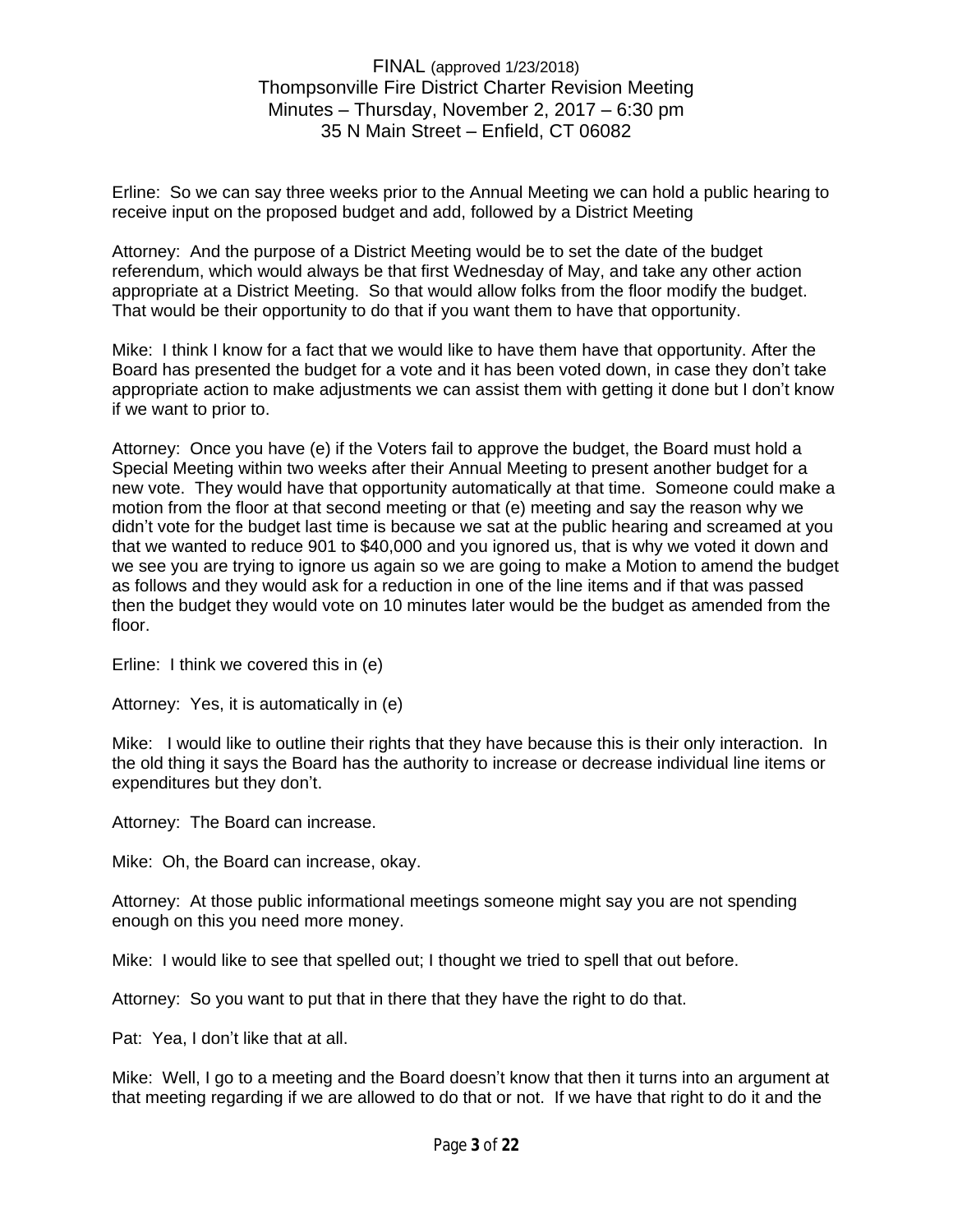Board says you can't do it, that vote becomes invalid because I can basically fight then on that and then you have no budget.

Pat: But then you can have a budget that passed that is absolutely . . . it just cannot be. There is nothing that the firehouse can run on with that budget. Then what do you do.

Attorney: That is the risk.

Pat: Then what do you do.

Mike: The risk has always been there. It's been there from way before. Our old voting we used to do that and it has never happened. I don't understand that.

Pat: Never say never.

Mike: Well, I agree with that. But it hasn't happened historically, so I'm just trying to figure out . ... I just don't want to create ......

Attorney: I go to these things, I don't go to everyone because I represent five towns and all these Districts but occasionally they ask me to come and I always sit there I shaking my head. What if someone stands up and says let's take line item 901 it's \$150,000, let's knock it down to \$50,000, let's take line item 20 and just knocking piece by piece out of the budget until there is nothing left and you sit there and go . . . well, it's easier in a town for instance you can't go below a certain threshold like on the Board of Ed budget. The law says you must fund an amount guaranteeing, you know . . .no one has even gotten to what that means but here I suppose if the people say they are going to pass a budget with \$1 in it deal with it, what are you going to do.

Pat: Yes. .

Mike: I guess what I am trying to say is that when it disputing something this is sort of the document that everyone can kind of reference to say what are our rights to do what's allowed, what's not allowed.

Pat: But we're giving them that right.

Mike: We are not giving it to them. He's saying that right exists, regardless.

Attorney: It exists right now, people just don't know about it.

Mike: What it is is that people don't know about it.

Both Keith and Pat: And, that's a good thing

Mike: And how is that a good thing, I don't understand that.

Pat: Well, he just spelled it out to you.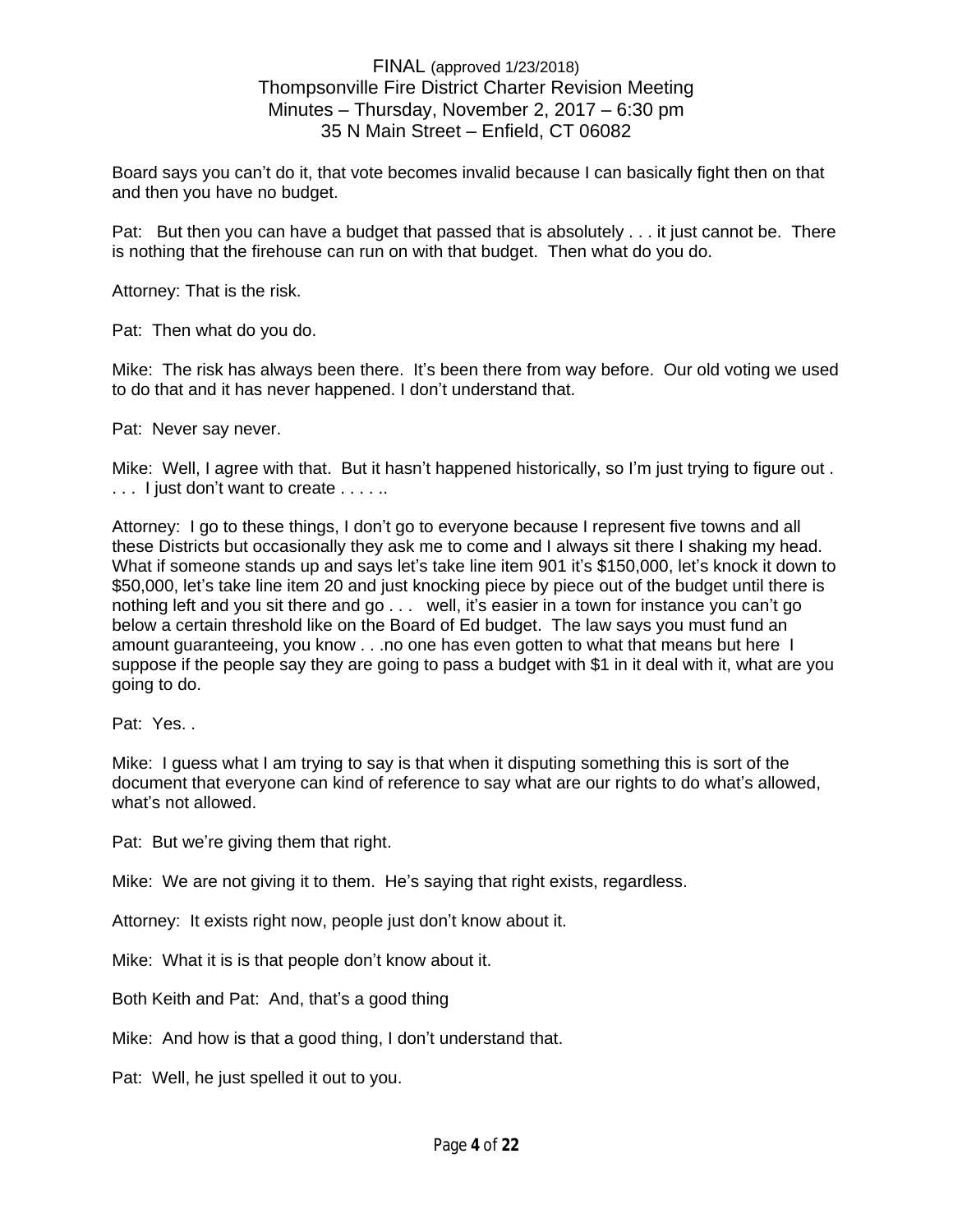Erline: Well, an example, I don't like the \$75,000 for medical; I want their medical to drop down to \$2,000. You are running into a problem.

Attorney: The problem is now it's up to the budget guru on the Board to stand up and say: Look, I understand what you are saying but if you want to pick something else we can talk about it but I am contractually obligated to have x number of firefighters . . . .by contract. There are certain things you can play with and certain things you can't.

Keith: So if like they lower it they would have to go out and get a loan, right, to keep everything going?

Mike: They couldn't get a loan without going to get a vote. So, if they go into the reserve funds they would have to go to a vote because it is not in their budget. They can only spend what is in the budget, as I understand it.

Attorney: Here is what I suggest, here is a compromise. You can say "at which time the Voters shall have their rights as specified in CGS 7-343

Erline: And who is going to read the Statutes.

Mike: Understood, I get it.

Attorney: It's up to you, you guys make that decision. I understand your point because otherwise I'm getting a call at 9 o'clock at night and someone is trying to reach me saying, Carl can we do this?

Mike: It's going to be a screaming match. What I just don't want to do is to turn this into something that escalates. You get a bunch of people who get angrier, they are trying to deny us something that we are allowed to do and then what ends up happening, in the world of facebook, the more transparent you are the happier everyone else.

Attorney: But at the time (e) takes place they have the right under the Statute because you don't say that they don't. You haven't taken it away from them so you haven't said, In lieu of anything the Statutes might say, this is how we are going to operate. You have the right to do that but since you haven't said that, then they have that right. Now, what they don't have is the right to do that before the all-day voting. So you are giving them the opportunity to do that. And that is fine

Mike: Right and I think that is the fair thing to do.

Attorney: Your point is look, we gave you the budget, we didn't give you an opportunity to mess with it, just to say up or down, you voted it down, all right, we went back and said, okay we are going to give the budget that looks exactly like the budget you voted down but we are going to take a hundred bucks off of it.

Mike: The other part that I am concerned about is if we don't have that input from the public is that we can have it voted down over, and over, and over again and literally will miss the ability to put it into the tax collector's office in time because the people are opposed to it,.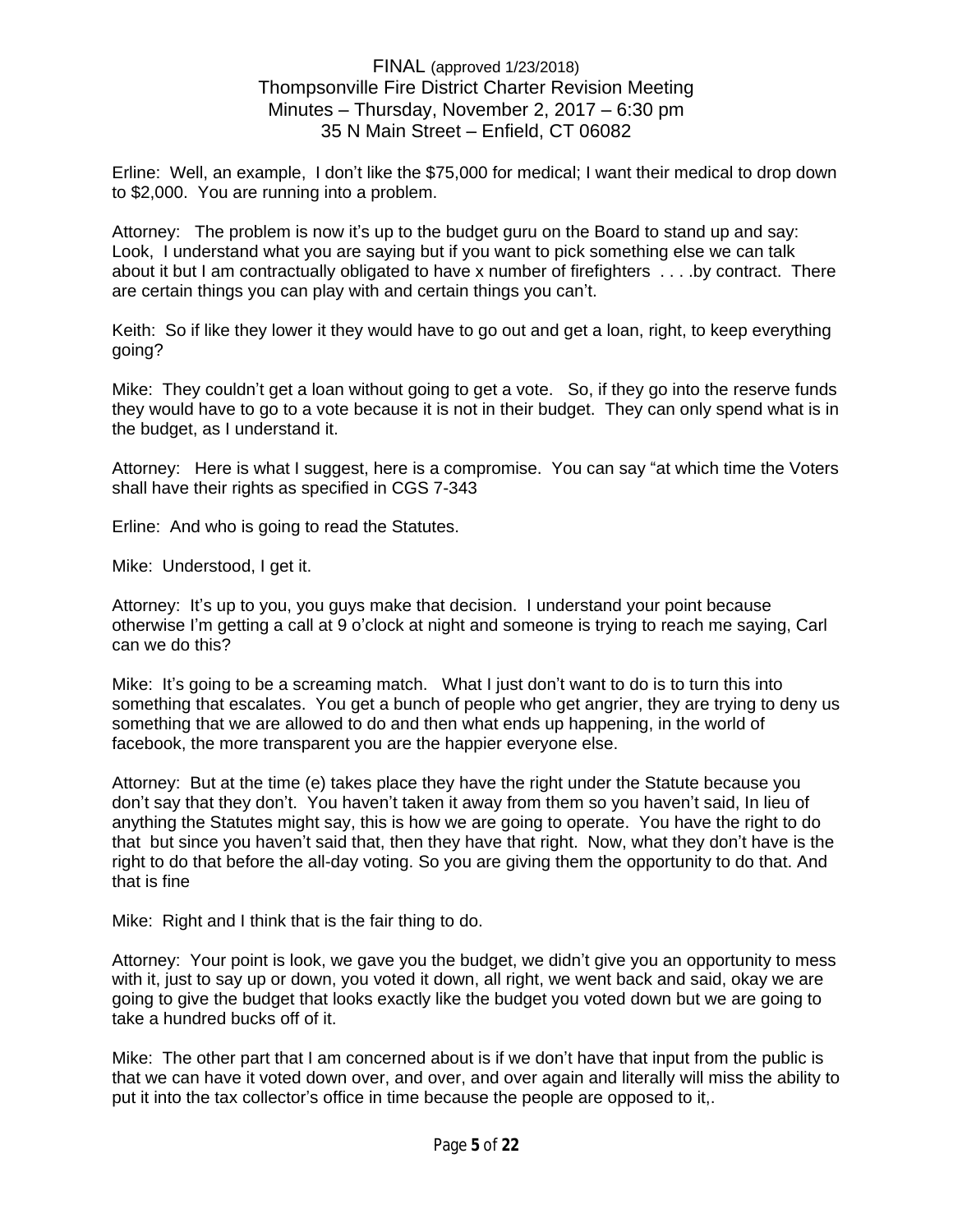Attorney: You should know by then what the top button issues are, if you're paying attention. If you're not or if you're just paying attention but you're stubborn, which can happen. Okay, the last year I was in the Board of Finance in Windsor Locks, the Board of Ed gave the Superintendent, mid Contract, a \$1,500 raise. No big deal, right? It created such a storm that it took us seven tries to pass the budget over \$1,500. Even though, we, as the Board of Finance ended up taking a lot more money out of the budget than that \$1,500 the people weren't satisfied until the Board of Ed got up and said, okay we'll take that \$1,500 away from her. That is being stubborn

Mike: But I'm just saying, to me, I think it's best to outline the rights.

Attorney: That is for you guys to decide.

Mike: Understand, but that is important to know. It is something we can add, or just reference. Can you give us that Statute again? Can you email it to me?

Attorney: I can give it to you right now. I think it is 7-343 or 344 (Looking up the Statute)

Mike: I think somehow we have to reference the rights even if it is in Statute.

Kieth: I think that is fine.

Mike: My only concern being that I don't want it turned into like you said, getting a call at midnight, and it escalates. Everything will escalate, you know what I mean. And then all budgets will fail at that point. If things get resolved quickly you only have the few people who show up at the meeting. If you get the angry people out then you have a bigger fight.

Attorney: (Reads from 7-344) *"The Board shall summit such estimate with its recommendations to the annual town meeting next ensuing, and such meeting shall take action upon such estimate and recommendations, and make such specific"* this is the language, *"appropriations as appear advisable"* that gives them the right to go in and change line items. This is from 7- 344. *"but, no appropriation shall be made exceeding an amount for the same purpose recommended by the board and no appropriation made for any purposes not recommended"* Means you can lower anything, you can't increase it beyond what is in there. One of the towns I did a Charter for Woodbury they had a special act passed for them in the 70's that allowed them to override this Statute so that they could go and increase a line item. No one ever increased it but it was there for them. . If you wanted to do that, you could do that also. This was the law passed just for this town. What happens is the Courts have said when it comes to how you pass a budget and how you manipulate it and all that it is entirely your local concern, they don't care. So if you want to give them the right to add money to line items, you can do that. If it is silent as to what can take place at the second Annual meeting, you go to the Statute.

Mike: Got ya. But I think in our thing though, currently, we put a cap that they can't, once they presented the annual

Attorney: That's the Board.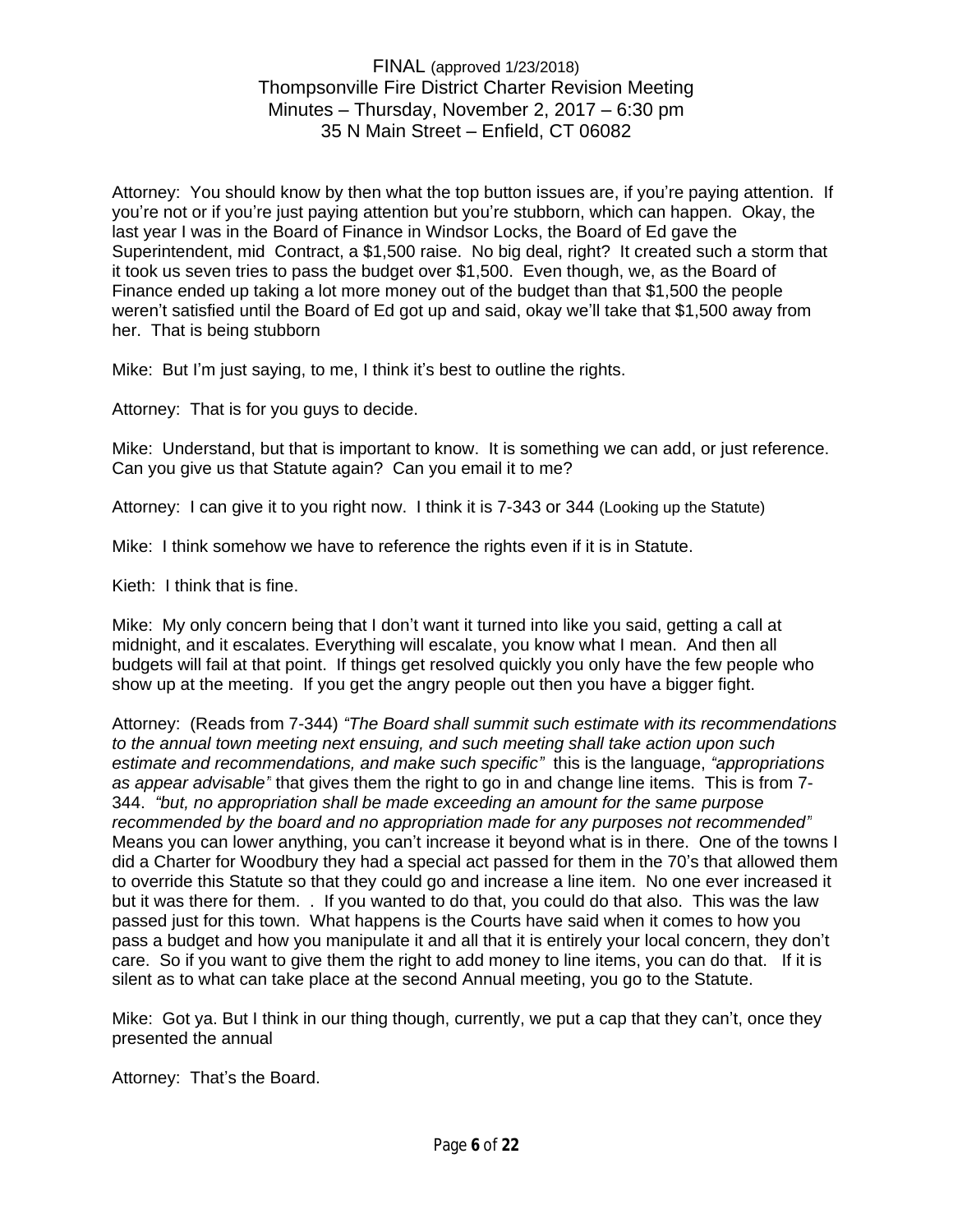Mike: Okay. So taxpayers can override the Board at that point?

Attorney: At the second meeting (the (e) meeting.) First they get the chance to override by voting no and then they get the chance to actually go in and look at specific line items in the (e) meeting that takes place only if the budget fails. Which is a compromise, you say okay, you got to vote on it up or down the way we presented it to you the first time around. If you vote no then we will give you the opportunity to go in and make little adjustments in specific line items if you can get people to vote with you on the floor.

Mike: Right, I think that is the most important thing. I don't think there will be a lot of push back on that for the most part unless there is something crazy going on. I just look at it as a failsafe to get the budget passed. If there is something that's hanging it up that's keeping it from getting passed that would allow it to clear so that we can get it submitted to the Town for tax collection. Tax collection is expensive if we try to do it ourselves.

Attorney: So you can add language or add the reference to the Statute, or leave it alone. Once somebody does it once then the cats out of the bag in so as speaking. I understand you are trying to avoid the confrontation when someone stands up and says I make a motion to reduce line item 902 by \$10,000. And someone says, oh no, you can't do that.

Mike: Literally, I can say this for a fact is that if everyone was for the budget and you told somebody you can't do something and everyone thinks they can and the Board says no, everyone in the room will turn instantly (snap) into an absolute backer of that bad idea.

Keith: One year we had it where somebody actually stood up and increased the mill rate by a half a mill rate and it passed. Way before you (Mike), that was 30 years ago.

Mike: So, that was one of our biggest hang-ups. We had some other ones . . .

Erline presented a few questions to Carl:

Question: When the Budget is presented in the Legal Notice, can the proposed mill rate be included?

Attorney: Yes

Question: Should the Mill rate be written on the ballot?

Attorney: No

Erline: Any reason why?

Attorney: They pass the budget the Board sets the mill rate. It's just the function of doing the math.

Erline: On, then they can't put the mill rate in the legal notice?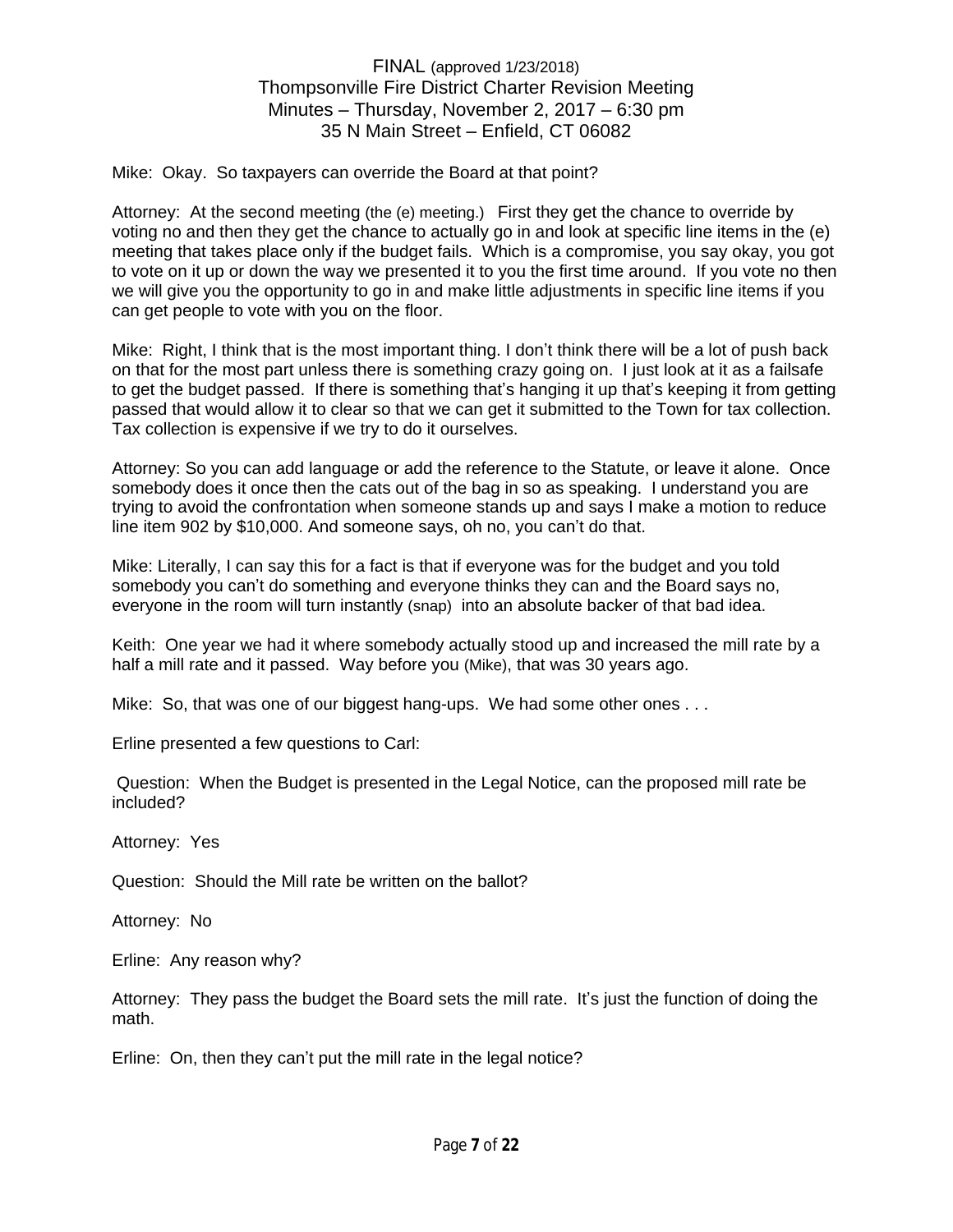Attorney: You can say which would result at a mill rate of . . . . And you can put a line in that says if this budget is adopted as presented it would result in a mill rate of mills.

Erline: Okay, very good because that is the biggest question on a lot of people's minds. What's my mill rate; they don't want to know the detail of the budget, they just want to know the mill rate.

Question: Is it safe to go through the Charter and where it says "to be available at the District Office", can we also add "and the District's website"?

Attorney: You can, I don't know why you would want to. What if they miss putting something on the website?

Erline: Well, because I would like to be consistent. If one thing is going on the website I would like to see another thing on the website. That is the only reason why.

Attorney: One of the issues I have with that is that you are not staffed to have a web master or whatever they are called sticking stuff on the website all day. And the question is when does it have to be available, like at the next day?

Erline: Well, we have guidelines.

Attorney: Well it's up to you but I'm saying if you put something in it that says and on the District website and someone says well I looked on the website it wasn't there yesterday and it was supposed to be there, it presents a problem.

Erline: Okay, I understand, I agree

Question: After we finish this Charter does the amended date of the Charter go?

Attorney: Under 1.2. You can add here amended on.

Question: Do we have to note the amendment to the original written?

Attorney: No. I would not suggest that, calling out that this is the part that existed in 2016, this is the part that…..

Erline: I ask because the CT General Statutes has all these history sections.

Attorney: Yes, because they have people. That's all they do is to annotate all those things. I wouldn't suggest that.

Erline: Okay, I agree with that.

Question: We go in depth on the Annual Meeting and a Special District Meeting and we also talked about the Board Meetings. No where do we address a Public Hearing? Does a moderator oversee a public hearing?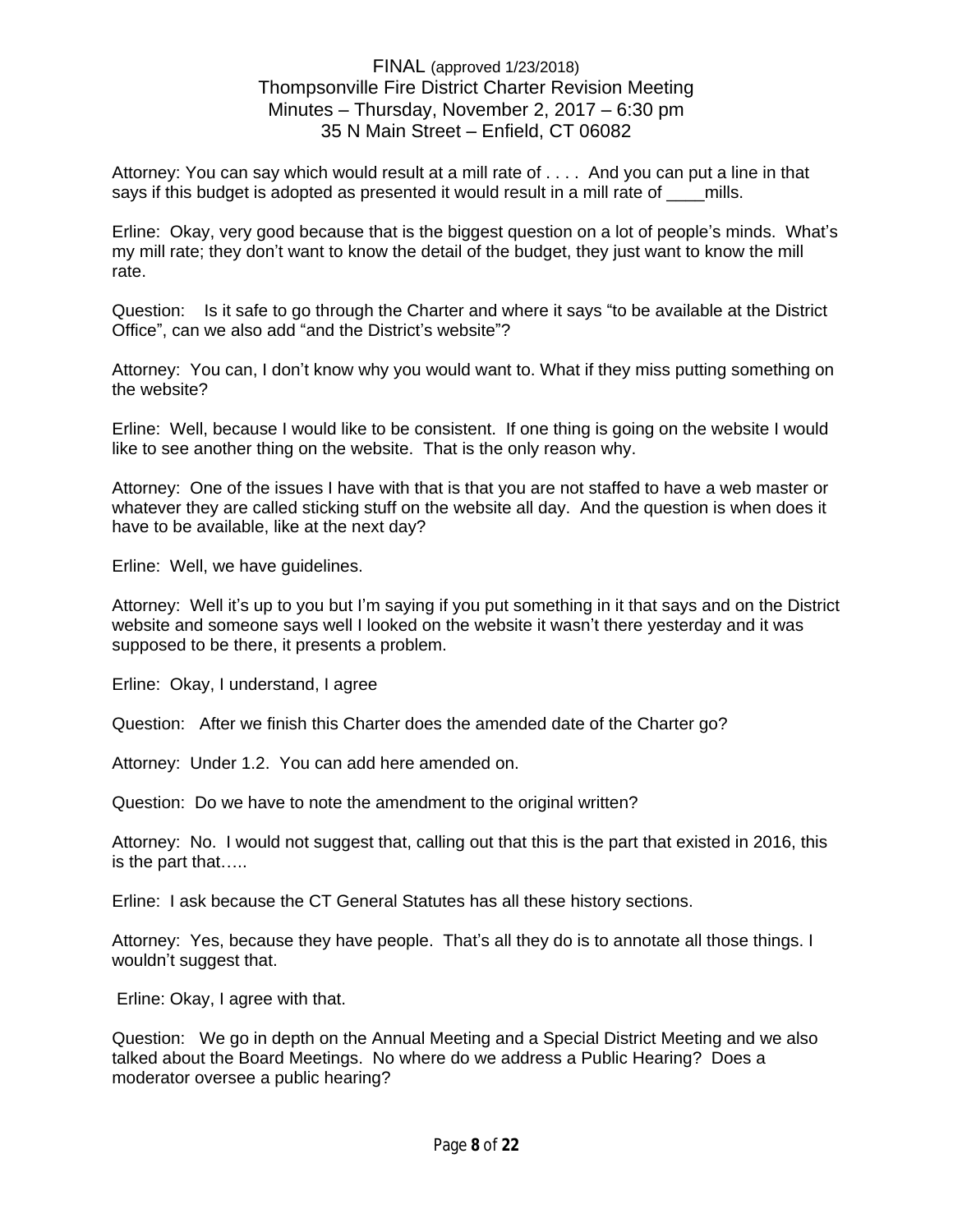#### Attorney: No

Erline: Well, I think this is something we may consider writing in here as how is one to know the process of a public hearing. For example if the Charter committee has a public hearing to present the Charter, would it be the Commission to hold the hearing?

Attorney: The public hearings are held by the Commission. The Secretary would call a Notice of the Hearing into the record and then the Chairman would usually take over and say we are here to discuss

Mike: But a Public Hearing process might need to be defined because we are defining a lot of this other stuff.

Attorney: The important thing is that the Public Hearing has to be read into the record. Some towns make you sign in on a signup sheet; they may limit your comments to 5 minutes.

Erline: Should that be in the Charter?

Attorney: I don't know if you wanted to go into detail the process of a public hearing. What else would you put in there?

Erline: We're doing the process of what the moderator does and what the Special District meeting does after that and that was what we were doing.

Attorney: I don't think you need it.

Erline: Okay, it was just that, you know, oh, a public hearing, oh who runs it, we are just trying to

Mike: There was a lot of confusion last week about that.

Erline: yes, there was a lot of confusion.

Attorney: A Public Hearing is a meeting of the Board

Mike: We held that one for our Charter. We basically ran it but we were just getting input from the public and we can't comment back, we just listen.

Attorney: Right, that's the purpose

Pat: I just had one question, and I brought this up last week. Are Charters usually this much in depth?

Attorney: In some areas they are. .

Erline: Did you ever see the Town of Enfield's Charter? It's that thick (Hands indicated 2 inches) Talk to Marge on that.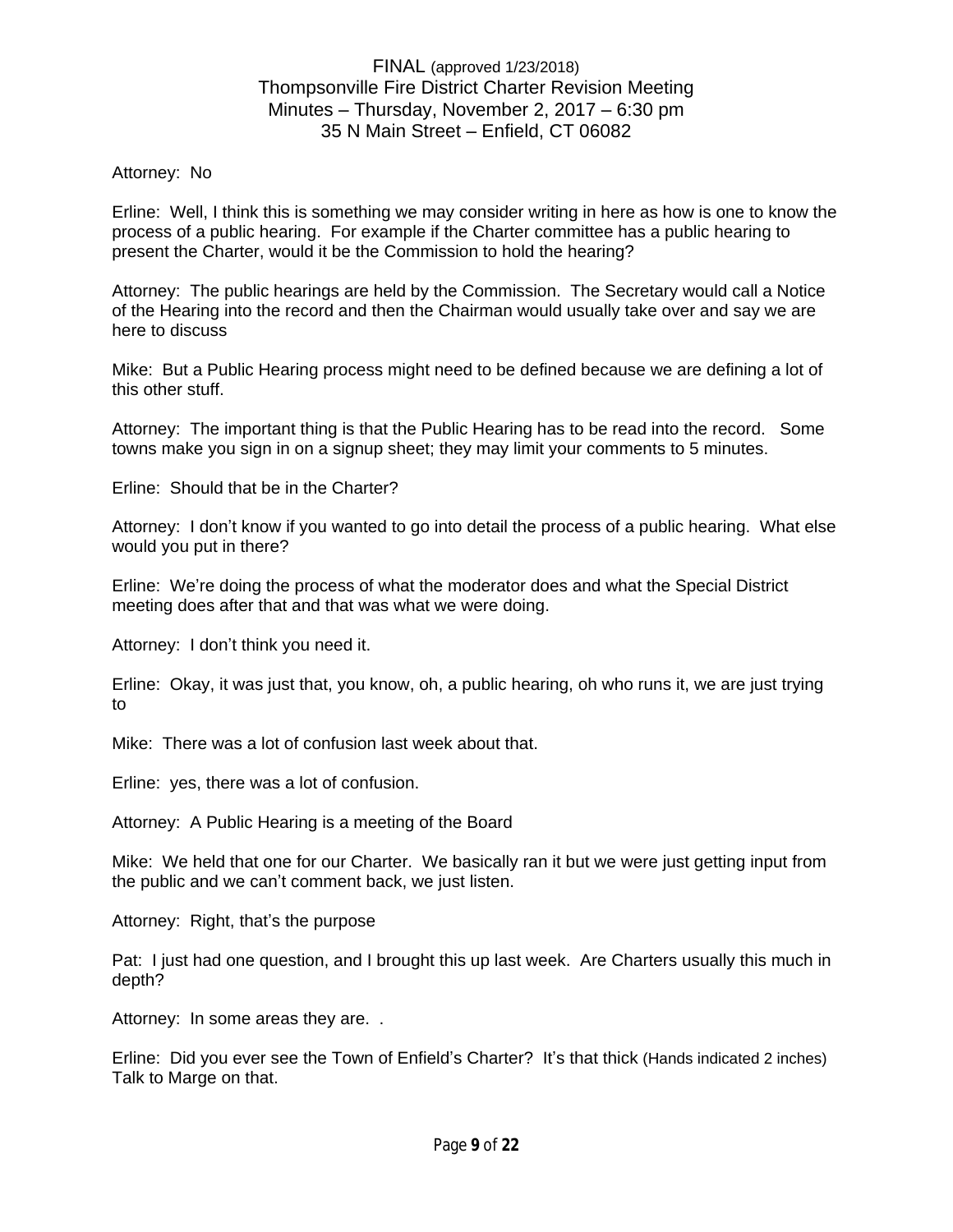Mike: Exactly. The Charter goes into every little nuance, every little detail. It's crazy.

Attorney: The more detailed you are the less opportunity there is someone like me to go in and say, I don't' know what they were, I'm just going to guess. You know. So, I don't want lawyers interpreting what you mean. You want it to me clear so a fifth grader can read it. And there is no room for the lawyer to say; well it's ambiguous here, but no matter how you try to work it someone is going to say I don't know what paragraph 6 means. Explain it to me. I mean you what, have 16 pages. I don't think that is a lot.

Pat: okay

Question: Before Mike goes to his last big question under Section 5.l it says notices must be made in a newspaper 10 days prior to a meeting. Should we also mention that a second notice needs to be posted within so many days? Isn't there a 2 notice posting?

Mike: I'm saying we were doing double just to be safe.

Attorney: You mean these are for the Annual or District Meetings?

Erline: Yes

Attorney: You are only required to do one.

Erline: So you don't need the two notices like 14 days ahead, then 7 days following?

Mike: No, we were doing 2 notices so the public was completely aware of it because they might have missed it. We didn't want anyone to feel like they were being left out.

Erline: Okay, All right. I have just one more question. This is on the side. When the Charter is not being followed, where can one go to report a violation of someone not obeying the Charter?

Mike: Or is there a penalty we can apply?

Erline: Do we apply a penalty, or what do we do?

Attorney: Nothing

Erline: So why do we have a Charter?

Attorney: Well, how are people not following the Charter? In what respect?

Mike: Let's say they are not performing their duties or they are just not following the Charter in a basic way. They are doing things basically out of order. There are things that have happened. We have in here, for example, one of the things that was sort of a concern was we had, failure to attend meetings where we could remove the Commissioners of their title and all that.

Attorney: You know how I feel about that.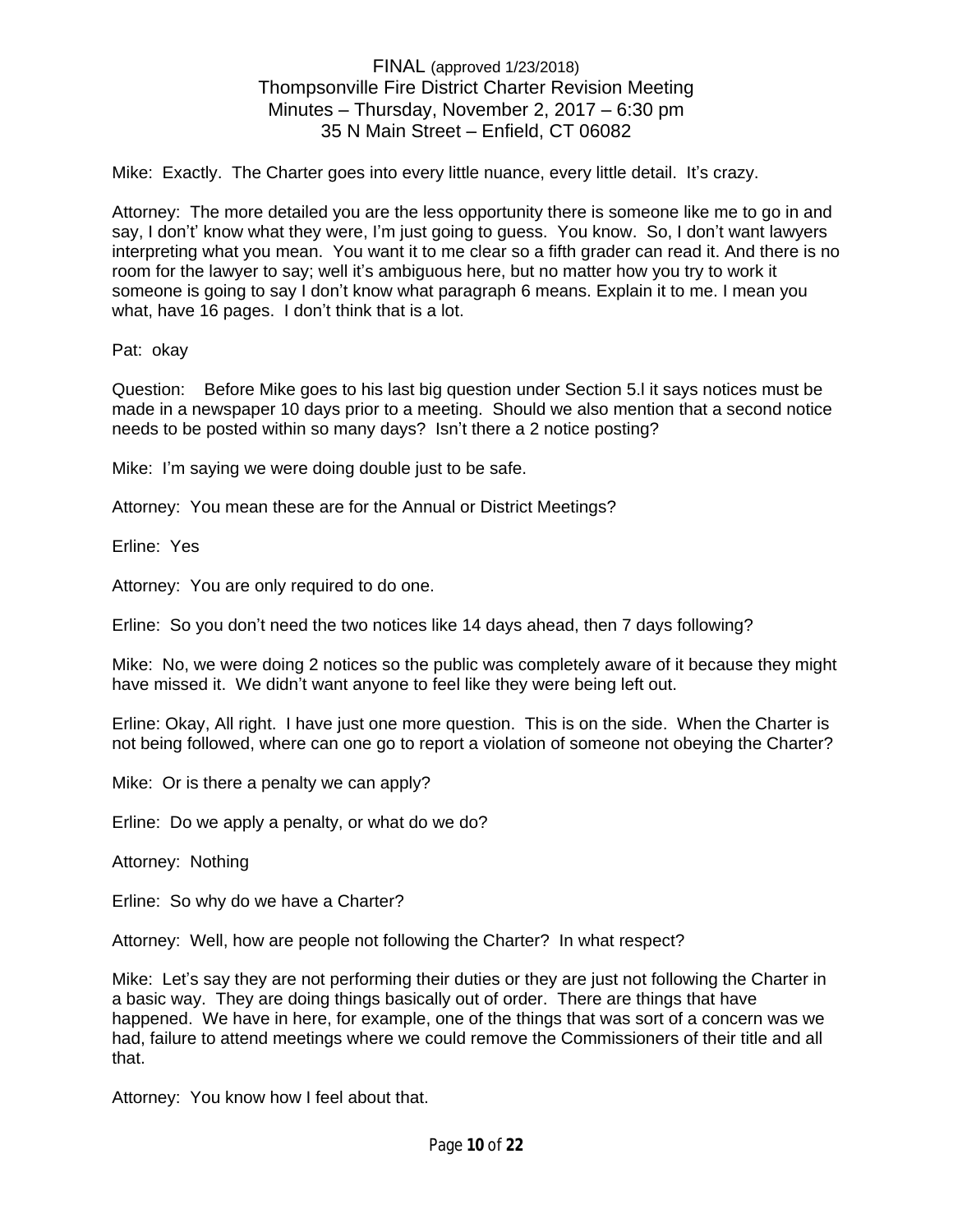Mike: Well, I am just saying, we put that in there. Other than the Board initiating that kind of thing, there is nothing we can do as a public. So, like this whole thing here is basically the Board members decide if they want them out of the way because they are not playing by the rules. They are not showing up anymore. So, this, to me, is written for a very, very specific reason because we have two commissioners with the same game plan which made it difficult to run the Board. Makes it easier for things to move ahead.

Erline: For example, our Charter says that the Chair has to be a signatory on the checks. Our Chair is not a signatory on the checks.

Mike: And refuses to be a signatory on the checks

Erline: And this person is not obeying the Charter; little things like that Carl, that's I mean. What do you do? I am at wits end because no one listens to you around here and

Mike: In the Charter it says that one of those two people have to sign a check but if one of them isn't here.

Erline: A District Clerk is signing the checks and he is really not authorized to sign the checks. Little things like that.

Attorney: I don't have an answer for you.

Erline: We can't come to you and say go after our Board members?

Attorney: You can come to me and I will write a letter saying the Charter says what it says. You know, unless you create some kind of mechanism

Mike: Is there a way to put a mechanism in place?

Attorney: I wouldn't even call this an ethical violation

Mike: One of our attempts to try to fix the problem is they are issued a Charter when they drop off their application for candidacy and then we also make sure that they get another one that they have to sign at the Annual Meeting.

Erline: To make sure that they read the Charter because they come on to this position they don't even know a Charter exists.

Attorney: Yes, that is not unusual. Ask around the council meeting and ask how many of them looked at the Charter.

Erline: Yea, but we are talking of 16 pages; we're not talking about a Charter that big (Hand show indicated 2 inches)

Attorney: I understand; I don't have a good answer for you.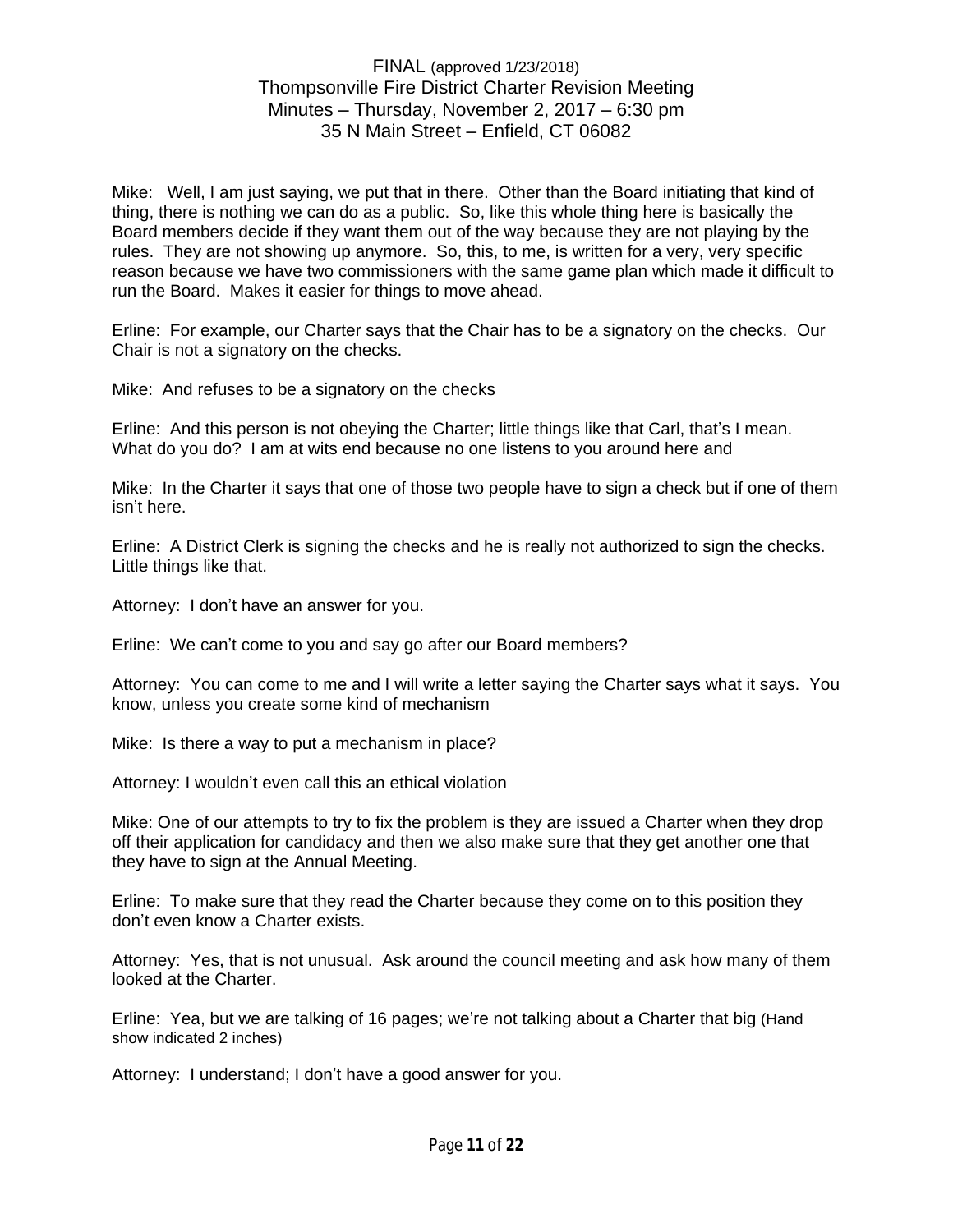Erline: No good answer?

Attorney: Cause, it's not a crime, it's not a . . . . The problem would be if someone were to challenge and say you wrote a check for a half million dollars and it says anything over \$300,000 has to have two signatures and only one person signed it. The check is void I suppose somebody can make some kind of claim like that. So, I don't understand how normal stuff like people put themselves in that position, but that's just me. If I ran for Chairman I would want to read what my duties were before I

Mike: Well, they weren't clearly defined before. We have done a better job of that.

Erline: Well, we clearly defined them. Also, another thing I want to being up too because you gave Commissioner DuFour some information on the motions made to nominate a Chair, Vice Chair, etc. They're not elections; they are nominations for a Chair. The Board doesn't make a motion, they make a nomination.

Mike: I think we changed that to nominations, right?

Erline: No, we are going to have to change that.

Attorney: My answer to him because there was a question or not whether there should be a motion to elect so and so as chair.

Erline: Yea, but you said no, just a nomination. Now when you make a nomination the one who is nominated, they don't vote, right?

Attorney: Why?

Erline: You mean they can vote?

Attorney: Sure, you mean Donald Trump didn't vote for himself?

Erline: Oh yea, when you look at it that way.

Attorney: Well of course he did, well I hope he did. I'm pretty sure he voted for himself.

Erline: Good answer Carl, okay

Attorney: So the vote doesn't need seconds, just like, I nominate Pat Crowley to be Chairman. All right, someone says okay, are there any other nominations? I nominate Bill DuFour. Any other nominations? Hearing none, I am closing nominations. Now we are going to have the vote. All those in favor of Bill DuFour being Chairman raise the hand. All those in favor and you count them up and that's it. Guy is elected. It's like an election.

Erline: Okay, very good. That was the end of my questions. I will let Mike continue now. Thank you.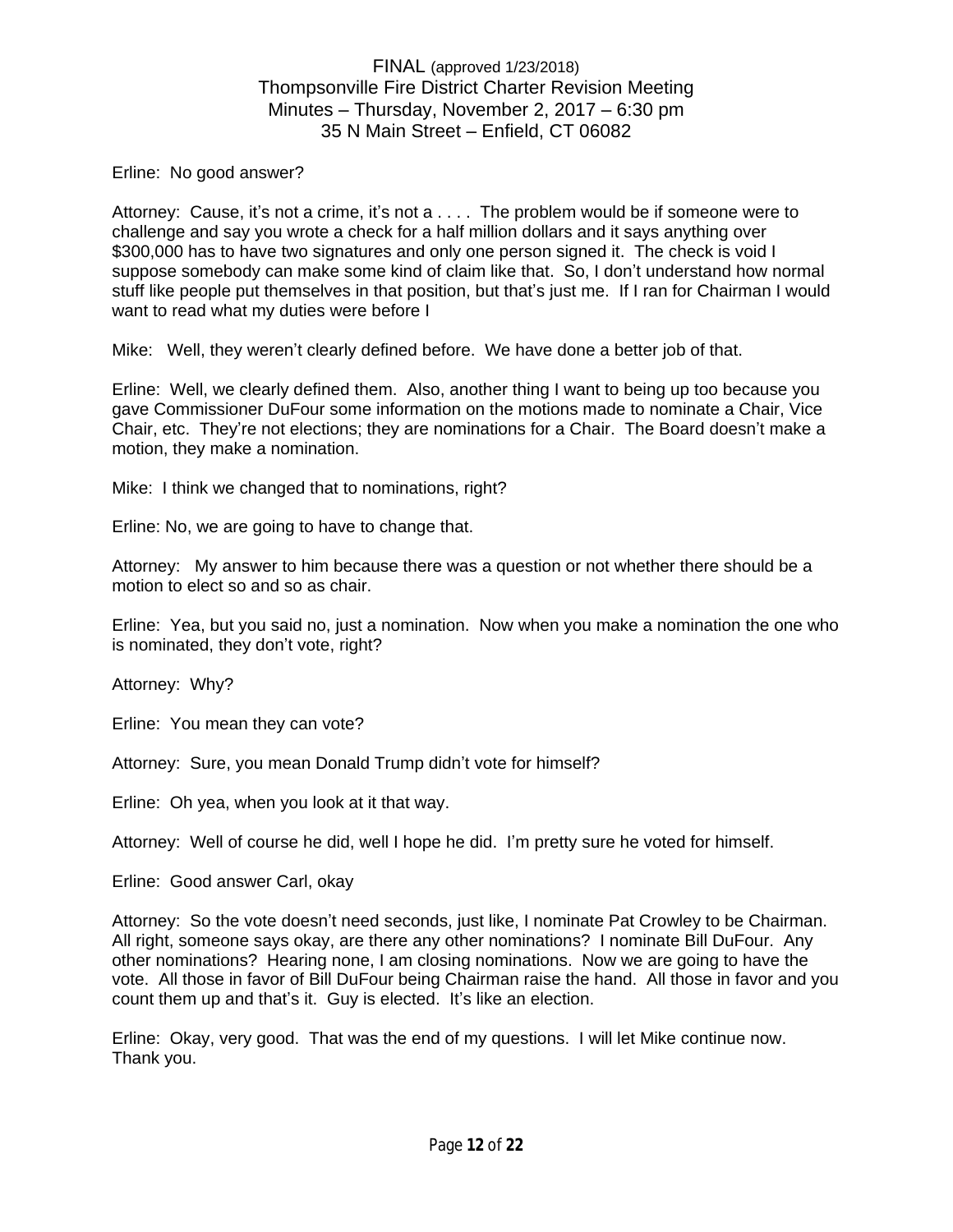Mike: It's under Contracts, 9.9. We had removed the word Other than labor contracts from (d) and they wanted us to put that back in.

Attorney: Carl reads: *Any contracts, asset sales, purchase agreements that exceed \$20,000 and are not part of the budget process must be approved.* Okay, yep.

Mike: And, they wanted us to reinsert the word, prior to any contracts but other than labor contracts.

Attorney: That is taken care of in (b) above. The specific language always controls over the general language. So, (b) is very specific. The Board is authorized to negotiate and approve labor contracts, period. It is very specific. Then you get down to (d) and it talks about general contracts so (b) would always control over (d), always. So whether it said except labor contracts in (d) it doesn't matter, it's handled in (b).

Erline: But what I think we are trying to say in (d) is that it must be fully disclosed to the Voters. We are not saying that the Voters are going to vote on it we just want it . . .

Attorney: In (b) it says all labor contracts must be voted on and approved in public by the Board.

#### Mike: Right

Attorney: And then you say, look any contract, blah, blah, blah, that exceeds \$20,000 must be fully disclosed to the Voters at the presentation of the budget. Any contract, blah, blah, that exceeds \$20,000 that is not part of the budget process; yes, because you will need a source of funding for this. The second kind of contract is not in the budget you are going to sign a contact, for instance, if you have money in the Capital for a roof, and it is put there specifically for a roof, \$50,000 and then they find a roofer to do the job for \$50,000. They can go and sign that contract.

Mike: Right, it was allocated for that project.

Attorney: So let's say I have a Capital account that is not specified, it is just a non-reoccurring capital account and I throw money in there, not for any specific purpose and now I need \$30,000 to do the roof. I need permission to use that money for the roof. All right? So that I would go to a town meeting and say okay we have \$200,000 in capital that has been sitting around, just to have it, now we need to use some of it. And since we didn't designate it at the budget time, that \$50,000 we were going to use for the roof we need your permission to take \$50,000 out of that for the purpose of fixing the roof. And they would approve that at District Meeting. And it would seem to me that that would suffice, they would then have to go back to hire ABC Roofing Company to sign a contract; the appropriation has already been made.

#### Mike: Right, I agree with that

Attorney: Usually though they would have a purchase order or a contract in hand because someone will say, how do you know its \$30,000? Because ABC Roofing has already given me a quote so at the same time they are authorizing you to sign the contract essentially. Or if it is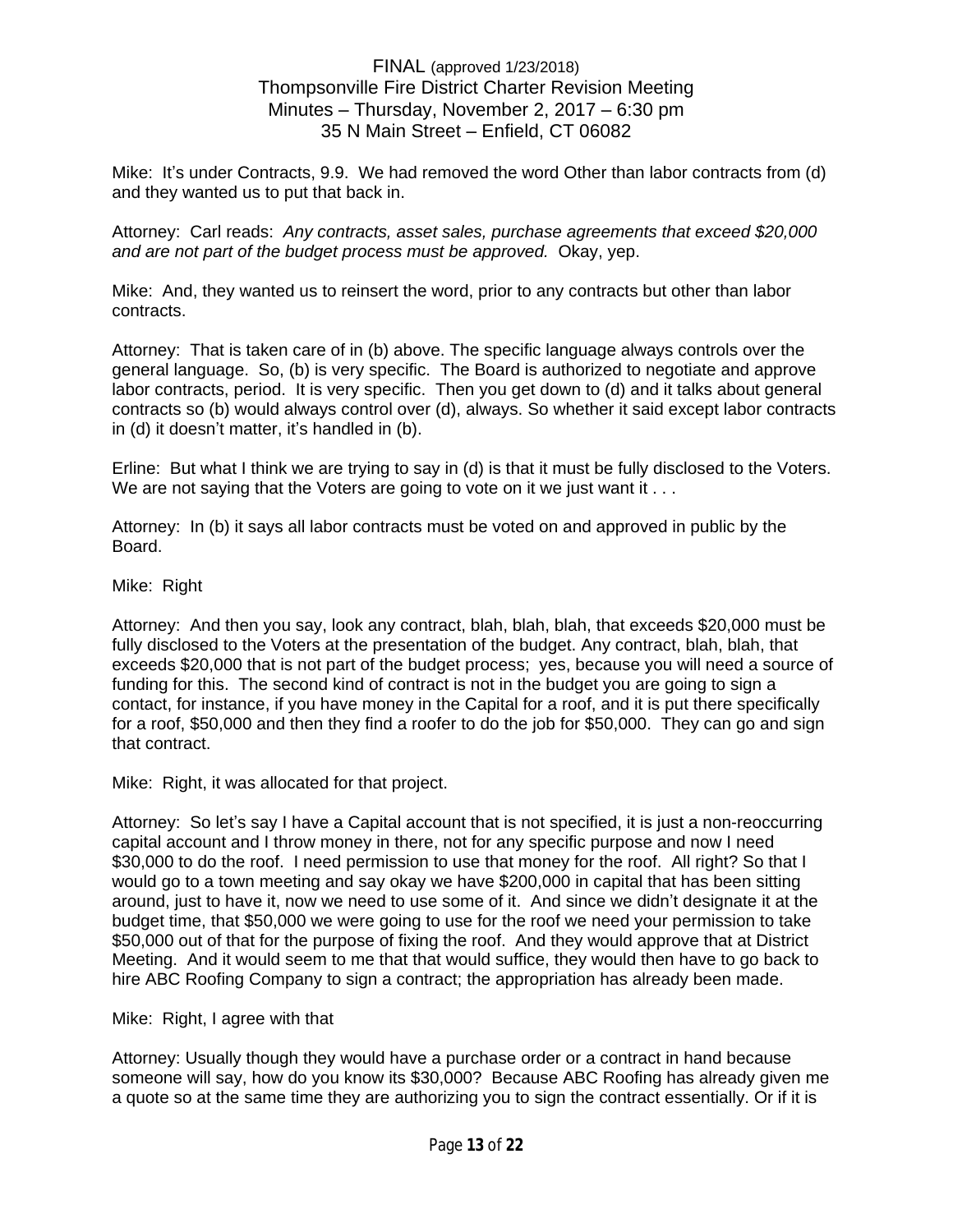something else, I don't know, let's say you got extra money; you got \$30,000 extra dollars sitting around in insurance. At the end of the year you want to use that, to sign a contract to buy a new truck. Now you have to go back and get permission.

Mike: From the taxpayers. Right, because you are moving money from one line item to another. And that makes sense to me.

Attorney: And most of this are taken care of by other parts which probably require vote to move money from Contingency or the general fund. It's all dealt there anyway. And that's why the trigger \$20,000 is the same trigger you have in 9.9.

Mike: Exactly. So, I have another question regarding the vote of this. So, I did some research, a taxpayer gave me this (JI newspaper clipping) which basically says, the Town of Enfield a municipal labor contract must be viewed by the public prior to a public vote. Must be made available, it's part of the Charter from the Town of Enfield.

Keith: No it's not. I called Earl Provencher and Earl said absolutely not.

Mike: Don't call Earl, go to the Town Hall. It took me...

Keith: Earl wrote the Charter

Mike: Well, he didn't write that part of it because I took this right from it, basically. The only thing I changed was from the town council to board. There, they are actually putting it the paper. I don't think we can put it in the paper I don't know if it is legal for us to do that.

Attorney: You will need to talk to Pat McHale because I don't know what is required for labor contracts.

Keith: When I spoke with Earl, Earl said the only reason why it goes on the Town Council agenda. That is all it does, it goes on the agenda. And that after it is passed it is put on the website.

Mike: It is prior to, according to this (JI article). And it's prior to according to the guidelines of the board and the Charter itself.

Keith: It says that in black and white?

Mike: Yes, Absolutely.

Pat: Prior to the approval?

Mike: Yes, go down and talk to the people at the town clerk's office. The town clerk herself was able to research that for me.

Attorney: So, again, I am not sure what the answer is but this is one of the areas where you must follow the statute and you can't override it in your Charter. Now, like the budget, you can do whatever you want to do on the budget, you don't have to follow the statutes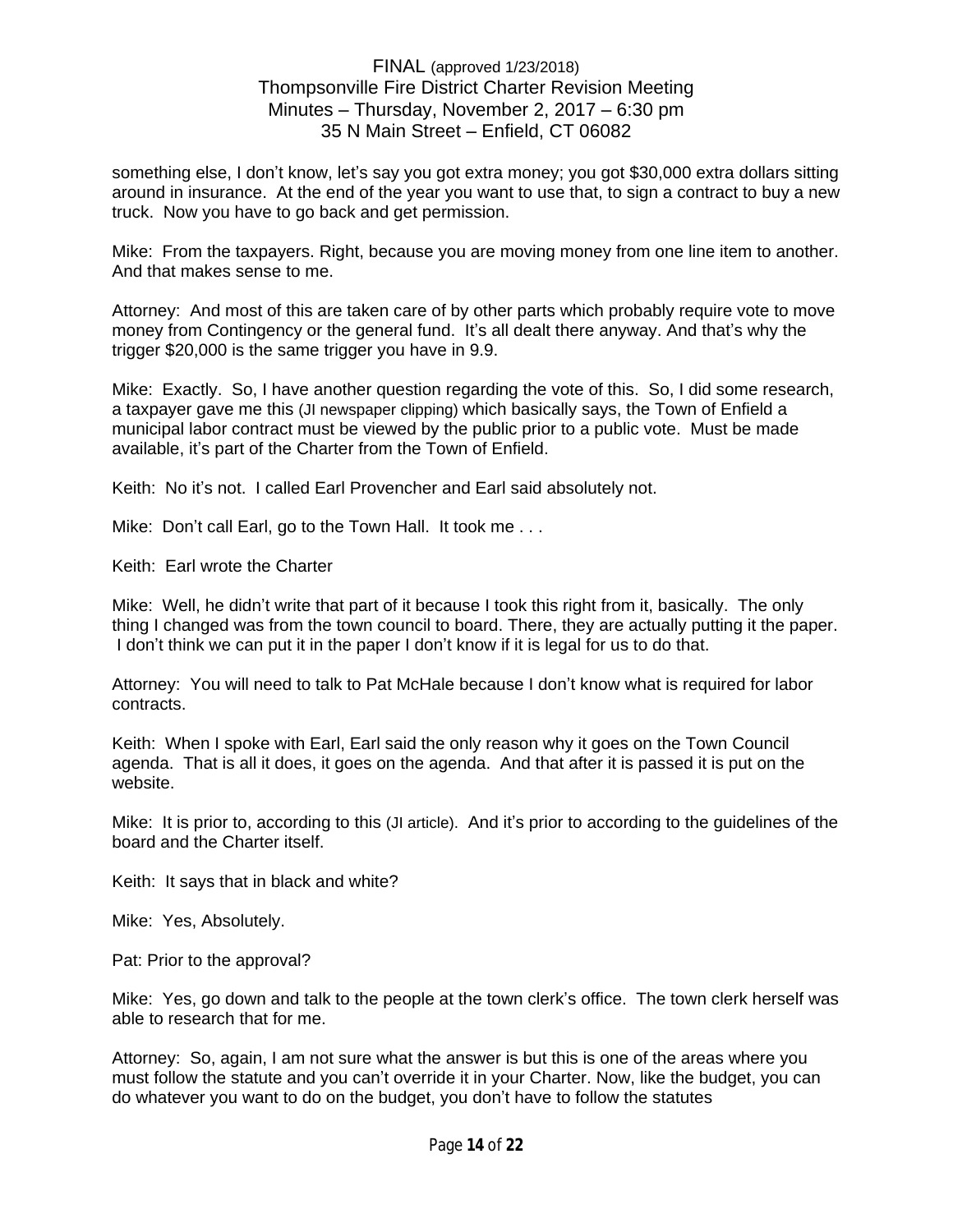Mike: Can we define this then. This to me allows us to be confident that it has been reviewed by the board and that it hasn't been modified after the board has voted on the final contract. Because currently, right now, we got a fiasco of where nobody knows if the Chief is a Chief or not and nobody knows if the thing was approved by the board or not because they made a motion that was so complicated and so convoluted that I've even asked directly two board members is Bill was the Chief and they said I don't know. The board members asked other board members and they said I don't know. It's beyond confusion for us. I want finality; I want to make sure that when the board members are voting on a contract that they know what they are voting on.

Attorney: One would hope they would. So right now no one knows if Bill is the Chief or Acting Chief?

Mike: No.

Pat: Has Bill signed his contract?

Mike: Nobody can tell me.

Pat: Well, someone should know if Bill signed the contract.

Mike: There you go. But, we don't even know if the contract… , because the contract, when they voted on it they voted on it to make modifications to it. We don't even know what the modifications were because they said they were going to make modifications to make it appropriate. Which means what? So, we're trying to find a way to make it final so that we are not basically voting on a blank contract. Because to me when you vote on something that is not final, it can vary and the only reason why I am a stickler on contracts is because I had to go through a federal court case with a lack of a contract and vagueness there can be extremely expensive. And that's a concern to me.

Attorney: So, you want to remedy that by what? Having a final version available for public inspection prior to the . . .

Mike: That was sort of what I was looking for here, basically saying if we could see it prior to the vote that means that we know what they are voting on and we also know that they have looked on what they are voting on. If I'm looking at it and saying even if it just basically says they may only vote on a contract that has been a final version of a contract; no revisions can be made after the vote, you know what I mean, if there was a different way of phrasing that even.

Attorney: Yea, talk to Pat McHale. Does Pat still come out; I know it's his firm.

Mike: Yes, he still works for them. I just want to create a sense of finality because you were a part of that, there was confusion in the lack of information and then it becomes, another thing which is which contract's which because all of a sudden if the public has never seen it before any contract can be thrown out in front of anyone at that point and say this is my contract. I don't want to give away any details but it gets beyond confusing at that point because if the public has never seen the contract and all of a sudden you are disputing it in court nobody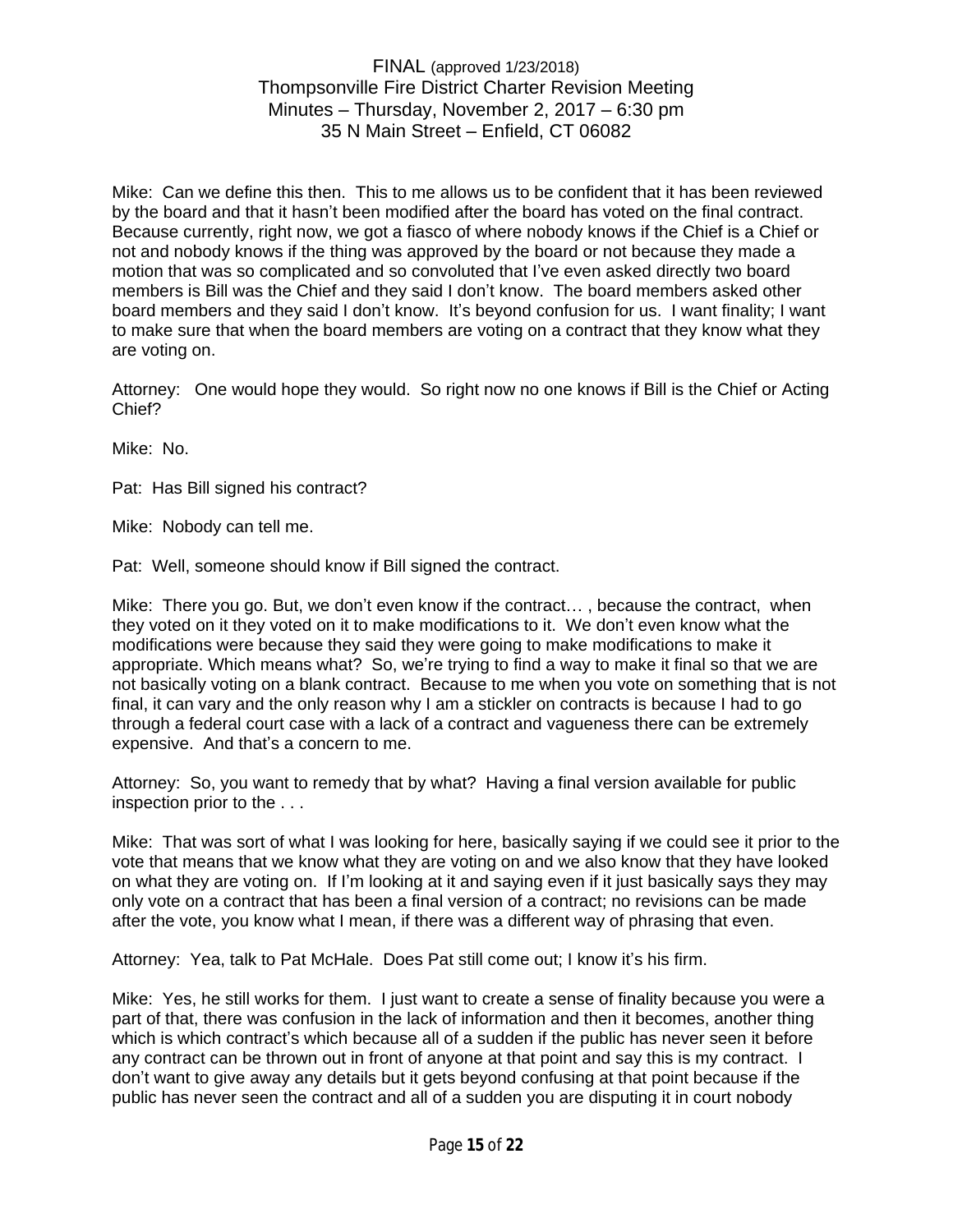knows what that contract was. All of a sudden you may be disputing a contract that really was never in existence. It could have been fabricated for the event. That's hard to get your head around, but it happens. That's all I can say. I understand where you guys are coming from but from my perspective if you understand things.

Keith: You have a contract and throughout the course, a lot of times these MOU's thrown in.

Mike: The problem is the board does not know where that contract is because the person in charge of that contract also keeps that record. You know what I'\m saying. That contract becomes what? At some point if it doesn't become public it basically is a very, very flexible document. Correct? Do you agree with that? In trying to create definition to that is really my focus. So that the public knows what it was and someone can even capture that at some point even though they're some hording electronic file keeper, you know what I mean.

Keith: One thing, after the Board votes on it, they'll put it right on the website. And then, boom, it's there, and how can you change that?

Mike: But there is nowhere does it say it goes on the websute.

Keith: Well, we are going to have to say it goes on the website.

Mike: Historically it never went on the website. And we're trying to get a copy of the current thing that is in dispute right now and nobody can show us a copy of it because nobody knows what it is.

Keith: Our current contract, right now?

Pat: Bill

Keith: Oh, Oh, I was talking union contracts

Mike: Which we don't do or not know what it is.

Keith: Oh, I have no idea.

Mike: That is what I'm saying. Nobody can really….. ask Marge to take a look at that contract tonight and she will tell you, I don't know. I don't know where it is, I don't know what it looks like. To me, that's a problem. It was supposedly signed in June. So to be there is finality there, it's a Pat McHale thing.

Pat: Whose responsibility is it to oversee the procedure?

Mike: Well, to me there is no procedure for it. My experience as commissioner I can't even talk about a lot of it. Procedurally a lot of things just go into a limbo position. And things can be modified, or changed because boards change all the time and even the leadership of the boards change and you can make changes at that point in time; there is nothing final about anything. You guys are thinking everything is final, there's a state of flux like you wouldn't believe.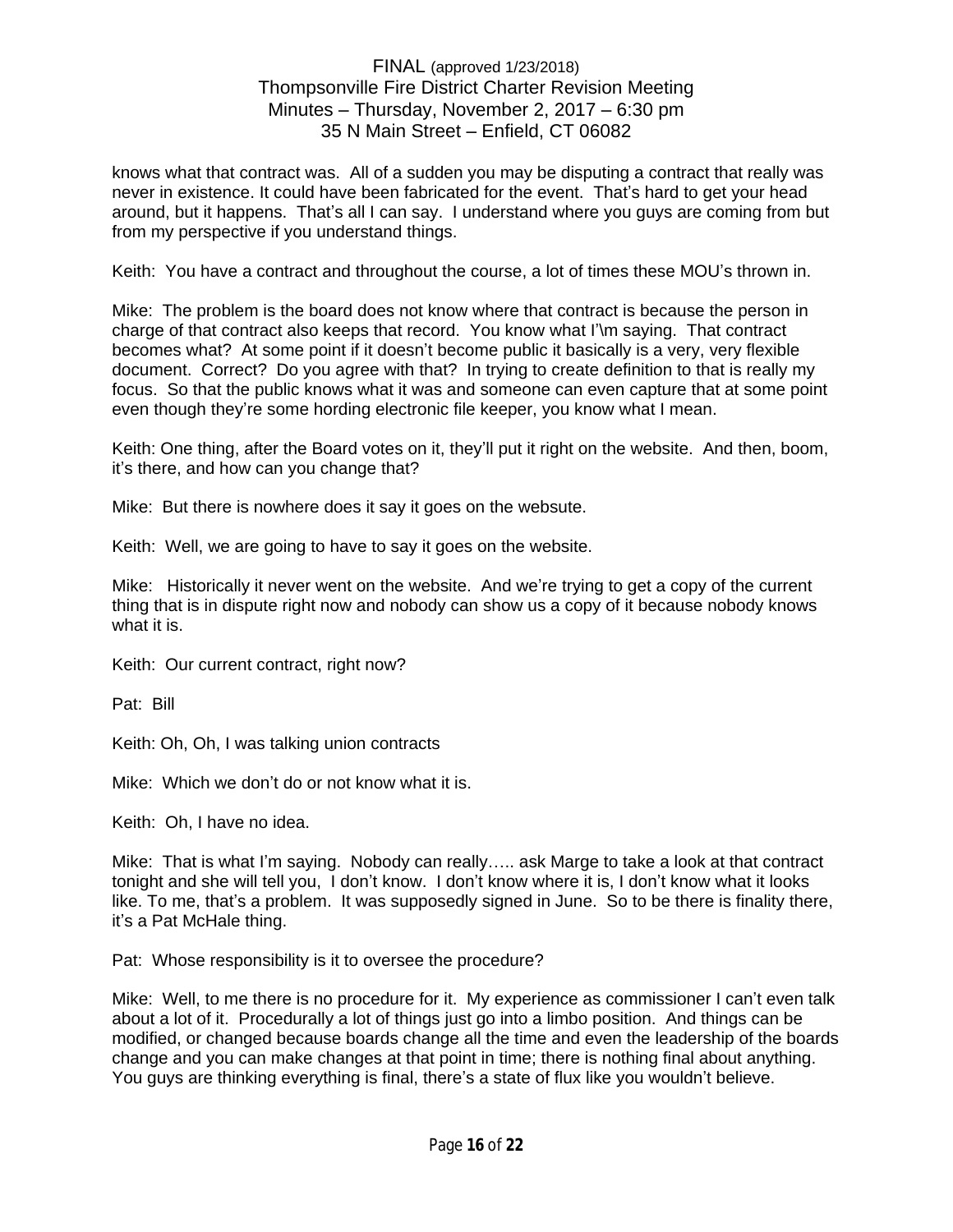Timesheets… everything becomes a fluid object at that point. Cause nobody is tracking that stuff because there is an administration that tracks that stuff.

Pat: Well, you are just saying that it's the administration that tracks it.

Mike: The same administration that maintains the contracts is the same administration that might be violating a rule.

Erline: Okay, I think this is something that we will need to talk to Pat McHale and I just don't want to hold up Carl anymore because this is a discussion that we should be having amongst ourselves. Are there any other questions that we had to

Mike: (To attorney) There is something that you are circling there.

Attorney: Yea, Section 10 the setting of the mill rate. So what happens if you don't pass the budget by that date? Oh, if you don't pass it on the second try, then you go to last year's plus 2% or something?

Mike: Exactly, but they have to set a mill rate. We have to get it to the town in time.

Keith: It's not 2%, you have to make sure all contracts . . . .

Mike: I think it was up to 2%; that is what it was.

Keith: No, there is no 2%.

Attorney: (reads from Charter) If the second budget is not approved the Board will approve a budget that does not exceed the prior year's budgeted, except for any increases due to contractual obligation. The Board has the authority to increase and decrease individual line item expenditures as they deem necessary, but total expenditures are not to exceed the prior year's expenditures, except for contractual obligations noted above. The Board will publicly explain all changes at the next Board Meeting.

Keith: There are no percentages in there; I know we didn't put percentages in there.

Attorney: Okay, so then there is no way you are not going to have a budget by that time.

Mike: Yes

Attorney: Okay.

Mike: So for us regarding that other piece then, we need to talk to Pat about how to raise language regarding labor contracts.

Erline: Did anyone else have questions for Carl?

Keith: We would like Carl to take a minute to read through it and maybe he'll see something that pops up. Carl, on Section 9.5, Excess Funds, did you read that?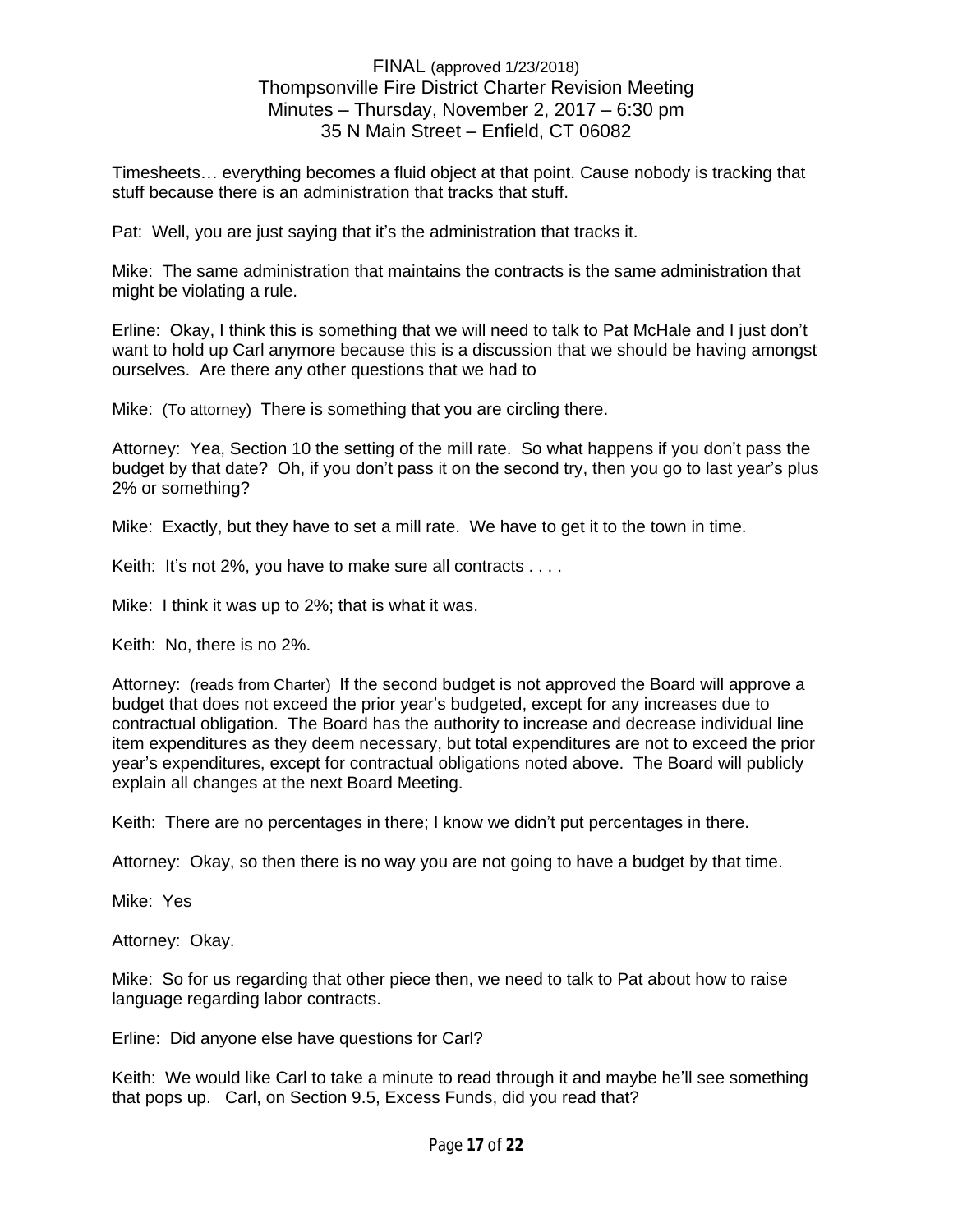Attorney: (silently reads 9.5) Excess funds remaining from a prior fiscal year, with the exception of reserve funds, you don't mean reserve funds here, you mean non-recurring capital, right, or sinking funds? Money set aside for a specific purpose that's sitting there, you can't say for a truck in one year…. You do it over three years. Right? Is that what you are talking about?

Keith: Oh, I don't think, I think what we are talking about; say like if we put four million dollars

Attorney: No, No, I want to get very specific. When you are using the first sense, reserve funds, what does that mean, what are you intending that to mean?

Mike: It's basically the money that's in the bank account I believe.

Attorney: For what purpose?

Mike: There is no purpose set aside for it at that point of time. So what happens right now is that we got the funds from the fire marshal fees, there are a lot of funds that come rolling in here and just goes into, funds that are not part of our capital expenditure budget, go into our reserves. Everything just goes into that account right now.

Attorney: When you say reserve are you talking about an undesignated fund balance?

Mike: Exactly. Right now we have a lot of money in there because we have been over taxing for many years and we keep maintaining these overtax bills. We are trying to find a way to cap that expenditure.

Attorney: So, you haven't dealt with the money that's sitting in what I would call as no-recurring capital fund accounts or sinking funds sometimes people call them. In other words, you can't touch that money, you don't call that excess funds. Funds sitting in a specific account for a specific purpose which may . .

Mike: No, we have contingency funds; we have other reserve funds right below it.

Attorney: Where are you now (in the Charter)?

Mike: Section 9.4, 9.5, 9.6. We break them down into different types. There is Contingency Fund, there is Excess Funds and then there is Other Reserve Funds so if we have money set aside for fire trucks . . . See 9.6

Attorney: (reads from Charter) An established appropriation may be recognized annually . . . you shouldn't call these reserve funds.

Mike: What should they be called?

Attorney: Well, are these for capital? Say you have to do the roof over again, this would be capital. You should not call this reserve; it should be non-recurring capital funds. You are not allowed to have reserves. Not in that sense. You are allowed to have what I would call a nondesignated fund balance. That would be 9.5; you wouldn't want that to be more than 25%. So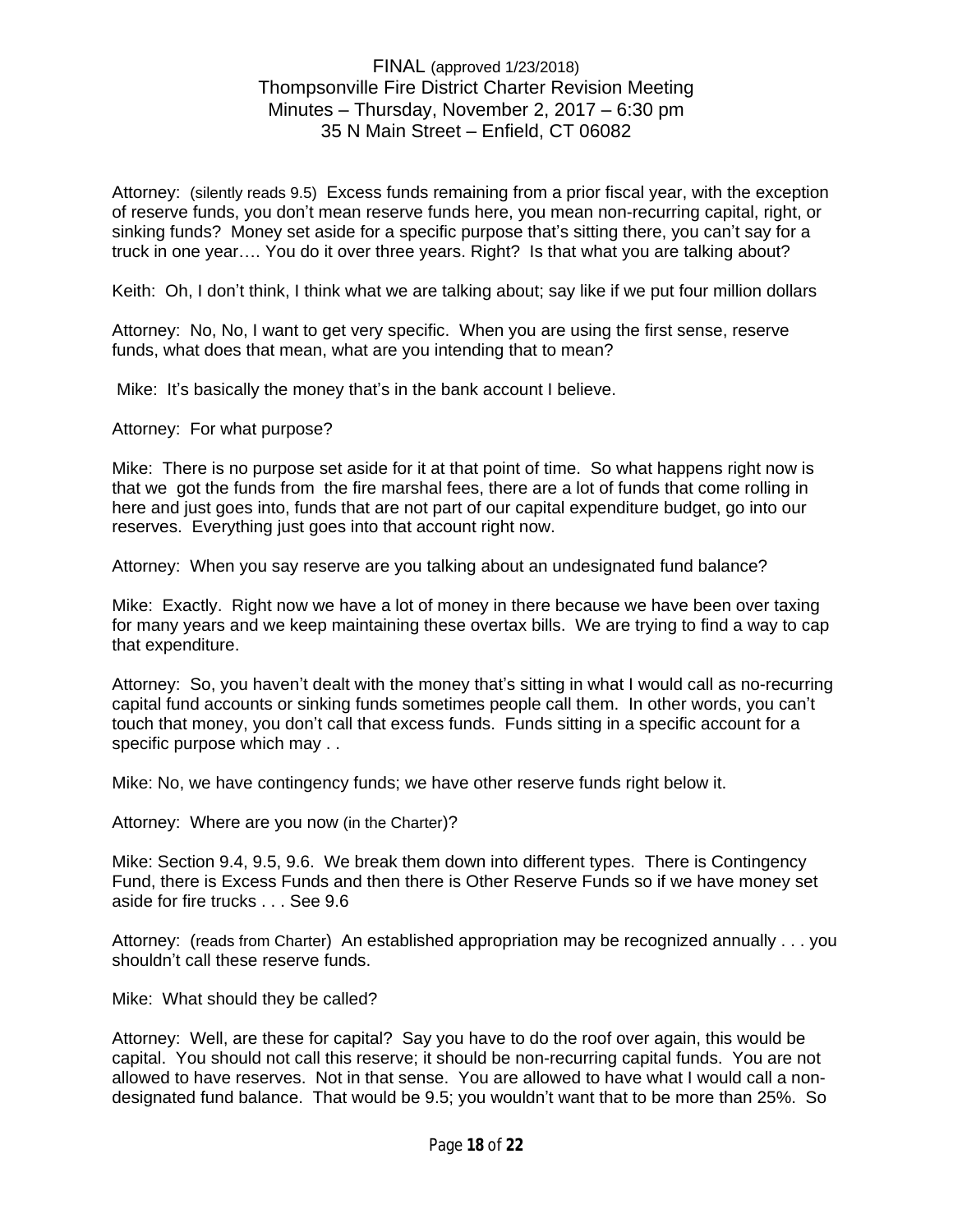what you are saying is excess funds from a prior year . . . . It's inconsistent to say must be put in a general fund and they must be used for the purpose of tax reduction in the next ensuing fiscal year but then the unallocated funds must not exceed 25%, well how do you get to that 25% unless you let it build up from prior years. You have 25% now?

Mike: Way over. We are close to 50% right now. There is a lot; they literally could have cut the mill rate to 6.8

Attorney: What was your budget last year?

Mike: It was 4 million something

Attorney: Let's say 5 million. You say you have around 2.5 million dollars laying around?

Mike: Yes. 2.4 million

Attorney: Okay, that is way too much money. You shouldn't' have that laying around.

Mike: I agree. Understood. We are trying to find a way to cap that

Attorney: So you are saying look, we can have an undesignated fund balance, that's what I call it, up to 25%, and once we get there…..any excess funds will be placed in that account but that anything over that 25% must be used for the next year's . . . . If you adopt this provision that means if you have two and a half million dollars in there, next year I automatically have to wipe out or reduce that to 25% to 1.25 million plus whatever is excess from this year and use that as a source of revenue for next year's budget.

Pat: Can it be moved into the non-reoccurring capital funds? Any portion of it?

Attorney: If you do that by a vote of the taxpayers. You can't just park money there either, I'm not saying you have to set it aside and say oh, this is for a truck, you don't have to do that. But these accounts have a certain life span to them. The money has to be used within a certain amount of time.

Keith: Really?

Pat: Okay, so we have that money, okay, that's in excess, and they disburse it out and all we have is the 25%, where do we get any money that, say something catastrophic happens.

Attorney: If you blow out your contingency then you are going to have to go to that undersigned fund balance, that 25%

Mike: But, that's adequate amount. That 25% seems a lot to me actually.

Attorney: Generally speaking, it is huge. Now, you need to keep in mind it's when you have a small budget of about five million that is relatively small.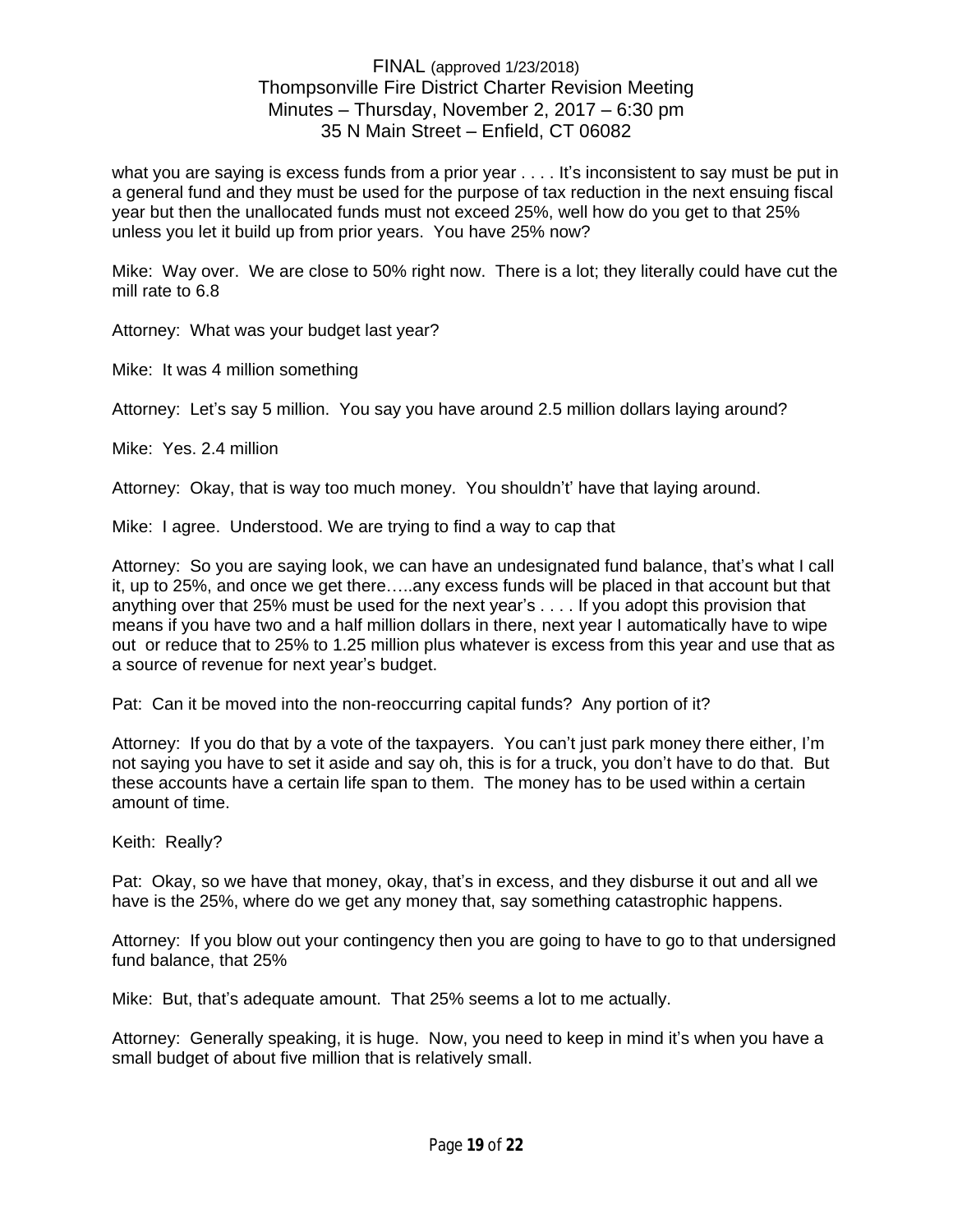Mike: We were trying to keep 90 days operating expenses in case we had a problem with tax collection or whatever. It actually goes beyond that because that's the whole budget and there are things like worker\s comp and things like that that you can kind of kick the can on the payments on those things. You can almost do payroll for a half a year on that and keep things flowing. You can go insane because you can have ten years worth of budget funds there and that would be crazy.

Attorney: I would suggest just that you talk to your bond guy and say how much do we have in there to get the best possible bond rating.

Keith: A bond guy?

Mike: We have a bond guy but right now our accountant basically said that we are insolvent as a District. When I was on the Board and I've heard it said by the current Board members that we are being told that we are an insolvent District.

Attorney: That is just means that your liabilities are greater than your assets.

Mike: Exactly but I'm just saying, the bond guys are going to want to bond for a lot more if we are that way.

Attorney: Every town, in that sense of the word is usually insolvent. But you have the right to levy a tax so I would say to your bond guy, what you think it is appropriate to have in there.

Mike: Okay

Attorney: And I cannot imagine he would say anymore than 25%. But with this, it requires that next year, if adopted, you are going to take that 50% down to 25%.

Mike: If there are no increases. We also have right now, there is a whole bunch, basically, situations like the mall wanting their . . . that money may be gone.

Attorney: That's why when you have a small budget you have large tax payers that maybe 25% is not enough, I don't know.

Mike: It just seems a lot of money right now for a District that is basically on the edge, it's not like there are a lot of rich people in this District. With getting the vehicle taxes back will help us a lot anyway if we go back to a full….

Attorney: I will take and read this

Mike: I will reach out to Pat Crowley about trying to understand what our bond level needs to be set at.

Jeff arrived at 7:46pm.

Keith asked Carl if he could .actually send us something about what the wording (under Section 9.5) should be, exactly.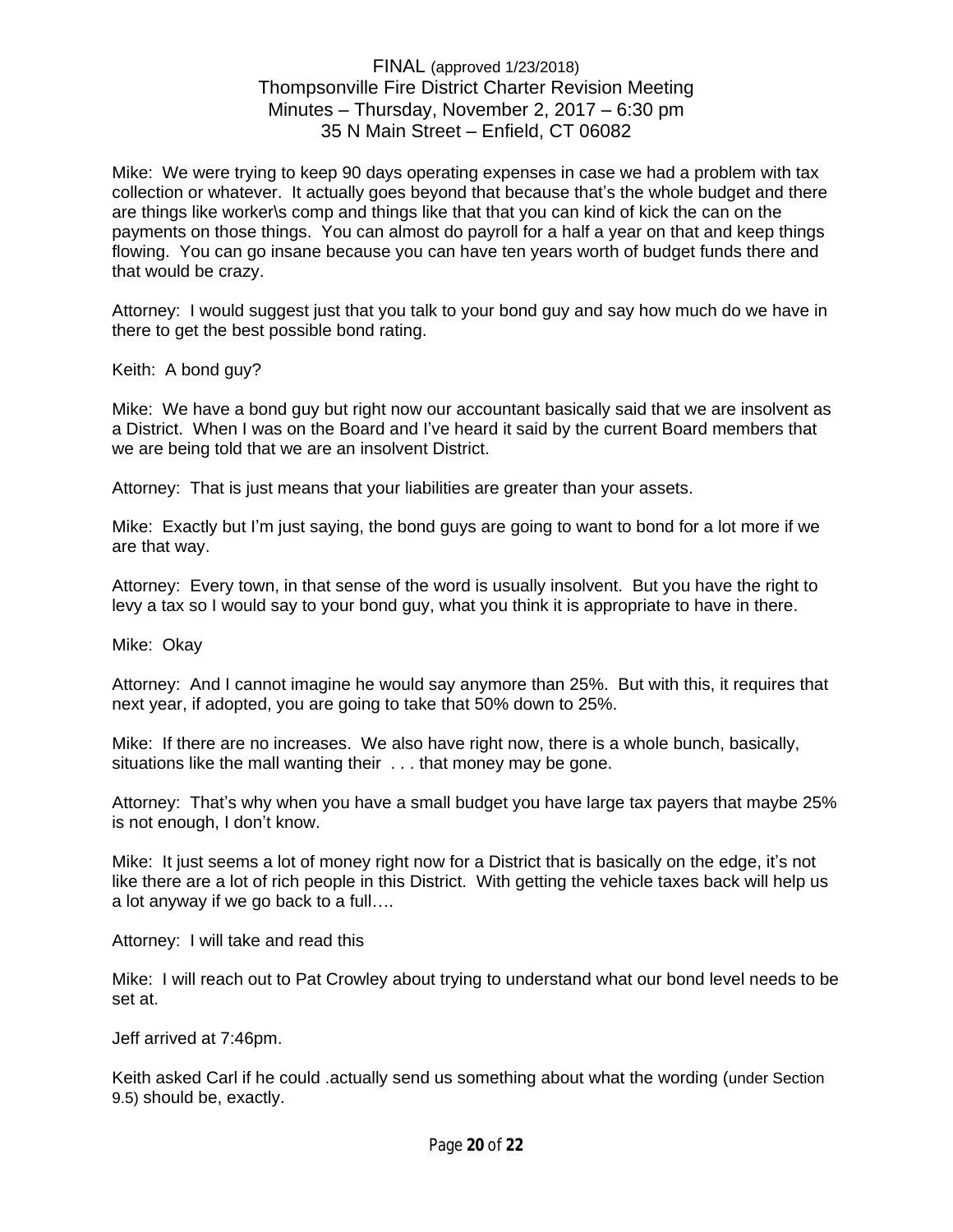Jeff asked about if we discussed having a vote at the meeting to reduce line items in the budget. Mike said that he (Carl) was going to give us some language for that but basically we have three choices there; either a State Statute, actually clearly explain that, or leave it blank and this could only be done at a Special District meeting; not at a public hearing. Attorney Landolina said we did not have to announce the date of the vote on the budget at the District meeting as it is mentioned in the Charter (5.1 (a)).

Mike: I will reach out to Pat and we can put in a percentage based on whatever he (bond guy) says and if you (Attorney Landolina) could rephrase 9.5 to be more appropriate. If you could give us the proper headers we should use we will change the headers too. Also, what is the length of time limit on the other reserve funds, should we define that in here for the Board. Because a fire truck can take us ten years to get to that number

Attorney: No. I would have to look at the Statute again, it talks about how long; you got to spend it in a certain amount of time or they lapse and the money just goes into the fund balance.

Keith: That doesn't make sense.

Mike: It kind of does. Because if you might have had put money aside for a grant and you never got it, or…

Attorney: Well, here's the thing that you are allowed to invest these funds in a different ways and some accounts you are allowed to take more risks then you are in other accounts, so you're using these funds as a way of sheltering money in an account that you can get more interest on it without really the intent of spending it on anything because you are not allowed to do what we call alba trash, you are not allowed to claim the market with your money. But I will look at when they lapse.

Keith: So, make like ten years so in year nine we have to say, well, we have to put it back in the general fund or . . .

Attorney: No one pays cash for these things anymore; it doesn't make sense to have that kind of money. I have to look at the Statute; I don't have it memorized. I'll tell you how long you can keep these accounts.

Mike: Okay. As you are going through this we are just trying to make it easy for people to follow along. We are trying to do a step by guide for the Board so they can behave better. And we can say, well it says right here you're supposed to do that and they'll say oh, okay I'll do that because typically when we have been pointing things out to the Board members they have been correcting their behavior and doing it right. So, we figure if we can kind of lay it out more clearly there will be fewer issues.

Attorney: When is your draft report due to them?

Mike: It's actually due . . . . . we got charged in December so we are not even into a whole year into this yet so we have time.